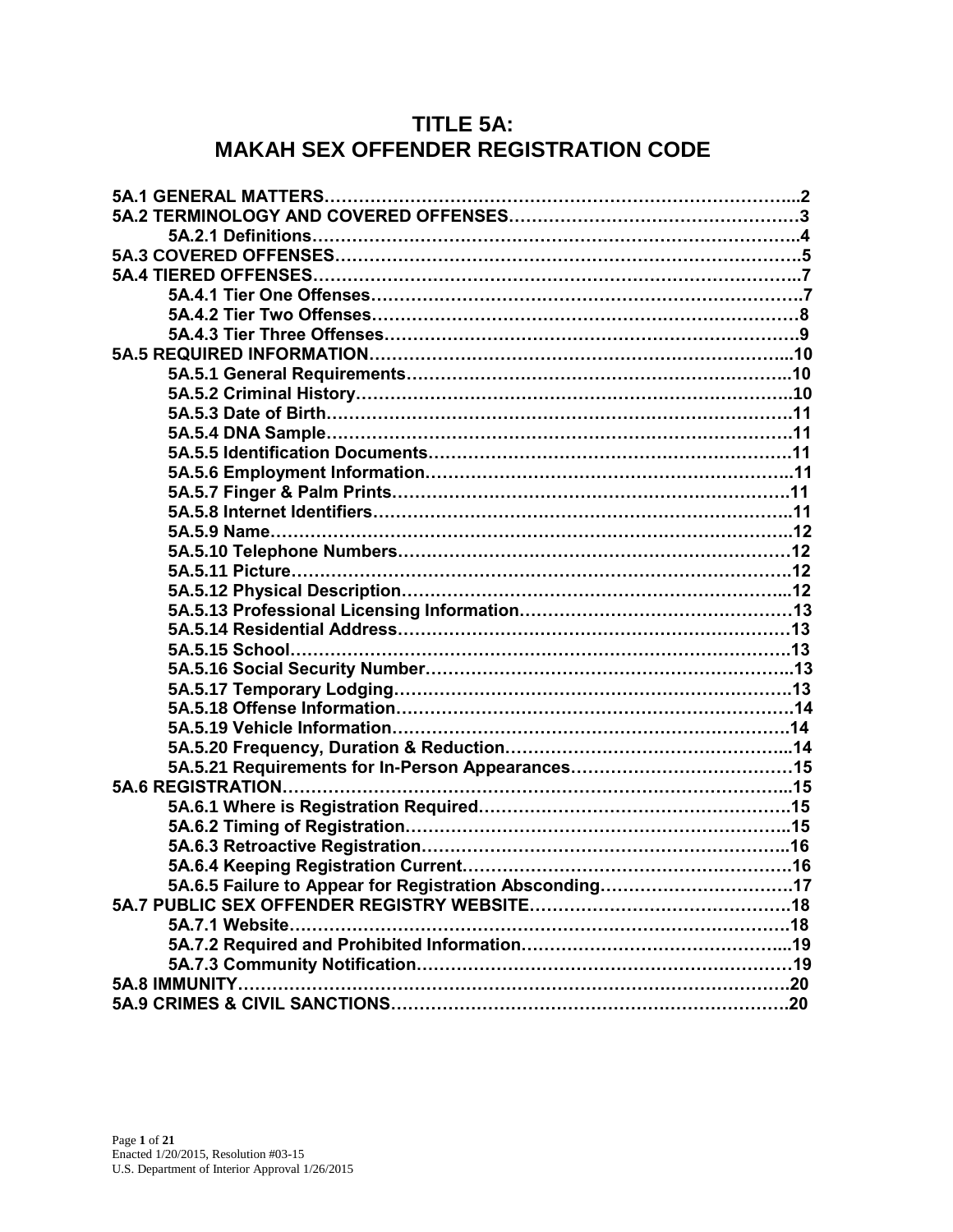# **CHAPTER 1**

## **5A.1 GENERAL MATTERS**

### **5A1.1 Title**

This Code shall be known as the Makah Sex Offender Registration Code (MSORC).

## **5A1.2 Purpose**

The intent of this Code is to implement the federal Sex Offender Registration and Notification Act (SORNA), Title I of Public Law 109-248 and shall be interpreted liberally to comply with the terms and conditions of SORNA as presently written or hereafter amended.

## **5A1.3 Need**

Violent crime in Indian Country is more than twice the national average. On some reservations it is 20 times the national average. Thirty percent of Indian and Alaska Native women will be raped in their lifetimes. Tribal nations, including the Makah Tribe, are disproportionately affected by violent crime and sex offenses in particular from both Indian and non-Indian perpetrators; consequently, the conduct and presence of convicted sex offenders in Indian Country threatens the political integrity, economic security, health and welfare of tribal nations even to the point of imperiling the subsistence of tribal communities.

## **5A1.4 Creation of Registries**

- (1) Sex Offender Registry. This Code hereby establishes a sex offender registry that the Neah Bay Police Department shall maintain and operate pursuant to the provisions of this Code.
- (2) Public Sex Offender Registry Website. This Code hereby establishes a public sex offender registry website that the Neah Bay Police Department shall maintain and operate pursuant to this Code.

## **5A.2 TERMINOLOGY AND COVERED OFFENSES**

The definitions in section 5A.2.1 below shall apply to this Code only.

## **5A.2.1 Definitions**

#### **5.2.1.1 - Convicted**

An adult sex offender is "convicted" for the purposes of this Code if the sex offender has:

(1) Been subjected to penal consequences based on the conviction, however the conviction may be titled.

A juvenile offender is "convicted" for purposes of this Code if the juvenile offender is either:

- (2) Prosecuted and found guilty as an adult for a sex offense; or
- (3) Adjudicated delinquent as a juvenile for a sex offense, but only if the offender is 14 years of age or older at the time of the offense and the offense adjudicated was comparable to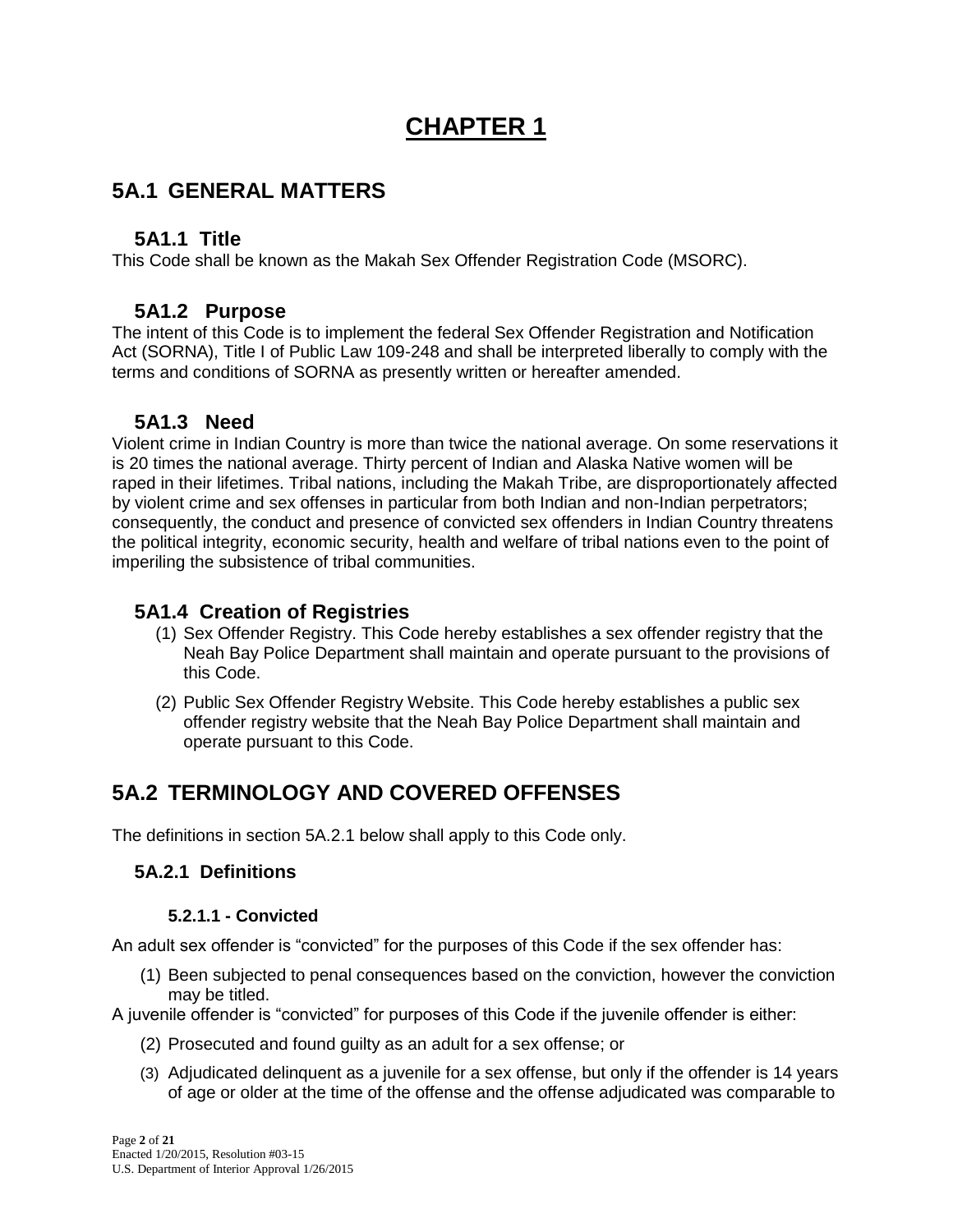or more severe than aggravated sexual abuse (as described in either a) or b) of 18 U.S.C. § 2241), or was an attempt or conspiracy to commit such an offense.

#### **5.2.1.2 - Foreign Convictions**

A foreign conviction is one obtained outside of the United States.

#### **5.2.1.3 - Employee**

"Employee" as used in this Code includes, but is not limited to, an individual who is selfemployed or works for any other entity, regardless of compensation. Volunteers of a tribal agency or organization are included within the definition of "employee" for registration purposes.

#### **5.2.1.4 - Immediate**

"Immediate" and "immediately" mean within 3 business days.

#### **5.2.1.5 - Imprisonment**

"Imprisonment" refers to incarceration pursuant to a conviction, regardless of the nature of the institution or facility in which the offender serves the sentence. "Imprisonment" shall be interpreted broadly to include, for example, confinement in a state prison as well as in a federal, military, foreign, BIA, private or contract facility, or a local or tribal jail. Persons under house arrest following conviction of a covered sex offense are required to register pursuant to this Code during their period of their house arrest.

#### **5.2.1.6 - Jurisdiction**

"Jurisdiction" refers to the 50 states, the District of Columbia, the Commonwealth of Puerto Rico, Guam, American Samoa, and the Commonwealth of the Northern Mariana Islands, the United States Virgin Islands, and any federally recognized Indian tribe operating as a SORNA jurisdiction.

#### **5.2.1.7 - Minor**

"Minor" means an individual who has not attained the age of 18.

#### **5.2.1.8 - Resides**

"Resides" or "reside" means, with respect to an individual, the location of the individual's home or other place where the individual habitually lives or sleeps.

#### **5.2.1.9 - Sex Offense**

"Sex offense" as used in this Code includes those offenses contained in 42 U.S.C. § 16911(5) and those offenses enumerated in chapter 5A.2 of this Code and any other covered offense under tribal law, and any attempt or conspiracy to commit any sex offense.

#### **5.2.1.10 - Sex Offender**

A "sex offender" is a person convicted of a sex offense.

#### **5.2.1.11 - Sexual Act**

"Sexual act" means:

- (1) contact between the penis and the vulva or the penis and the anus, and for purposes of this definition, contact involving the penis occurs upon penetration, however slight'
- (2) contact between the mouth and the penis, the mouth and the vulva, or the mouth and the anus;
- (3) the penetration, however slight, of the anal or genital opening of another by a hand or finger, or by any object with an intent to abuse, humiliate, harass, degrade, or arouse or gratify the sexual desire of any person; or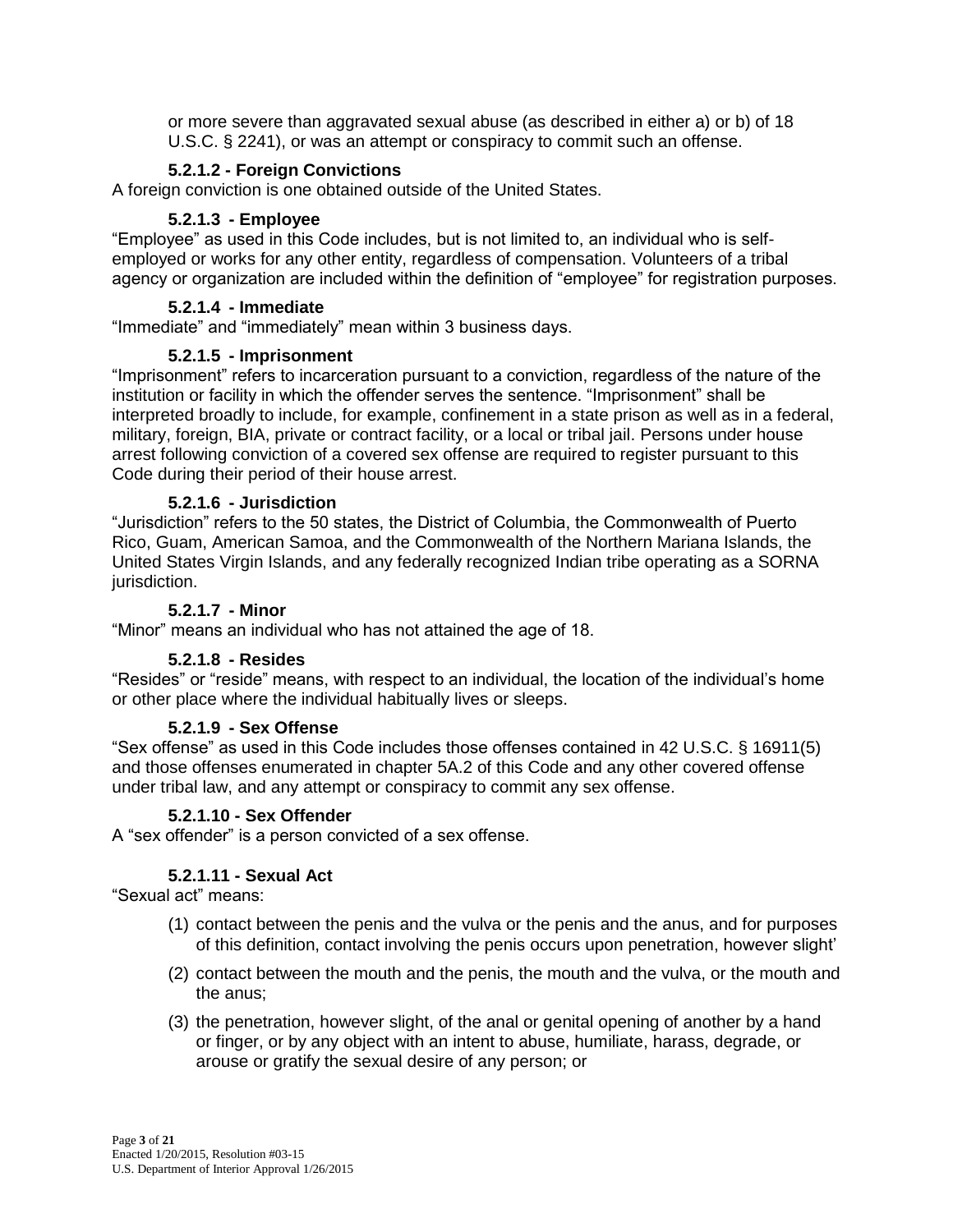(4) the intentional touching, not through the clothing, of the genitalia of another person that has not attained the age of 18 with an intent to abuse, humiliate, harass, degrade, or arouse or gratify the sexual desire of any person.

#### **5.2.1.12 - Sexual Contact**

The intentional touching, either directly or through the clothing, of the genitalia, anus, groin, breast, inner thigh, or buttocks of any person with an intent to abuse, humiliate, harass, degrade, or arouse or gratify the sexual desires of another person.

#### **5.2.1.13 - Student**

A "student" is a person who enrolls in or attends either a private or public education institution, including a secondary school, trade or professional school, or an institution of higher education. For purposes of this Code, "student" shall also include any student who is participating in an intern, extern, or apprentice program through any private or public education institution, including a secondary school, trade or professional school, or an institution of higher education.

#### **5.2.1.14 - SORNA**

The Sex Offender Registration and Notification Act (Title I of the Adam Walsh Child Protection and Safety Act of 2006, Pub. L. 109-248), *codified at* 42 U.S.C. §§ 16911 et seq. as amended.

#### **5.2.1.15 - Sex Offender Registry**

"Sex offender registry" means the registry of sex offenders and the notification program run by the Neah Bay Police Department.

#### **5.2.1.16** - **National Sex Offender Registry (NSOR)**

The national database maintained by the U.S. Attorney General pursuant to 42 U.S.C. § 16919.

#### **5.2.1.17 - SMART Office**

The Office of Sex Offender Sentencing, Monitoring, Apprehending, Registering, and Tracking, which was established with the U.S. Department of Justice under the general authority of the U.S. Attorney General pursuant to 42 U.S.C. § 16945.

#### **5.2.1.18 - Dru Sjodin National Sex Offender Public Website (NSOPW)**

The public website maintained by the U.S. Attorney General pursuant to 42 U.S.C. § 16920.

#### **5.2.1.19 - Tier 1 Sex Offender**

A "Tier 1 sex offender" is one that has been convicted of a Tier 1 sex offense as designated in Section 5A.4.1.

#### **5.2.1.20 - Tier 2 Sex Offender**

A "Tier 2 sex offender" is one that has been convicted of a Tier 2 sex offense as designated in Section 5A.4.2 or who is subject to the recidivist provisions of § 5A.4.2(2).

#### **5.2.1.21 - Tier 3 Sex Offender**

A "Tier 3 sex offender" is one that has been convicted of a Tier 3 sex offense as designated in section 5A.4.3 or who is subject to the recidivist provisions of § 5A.4.3(1).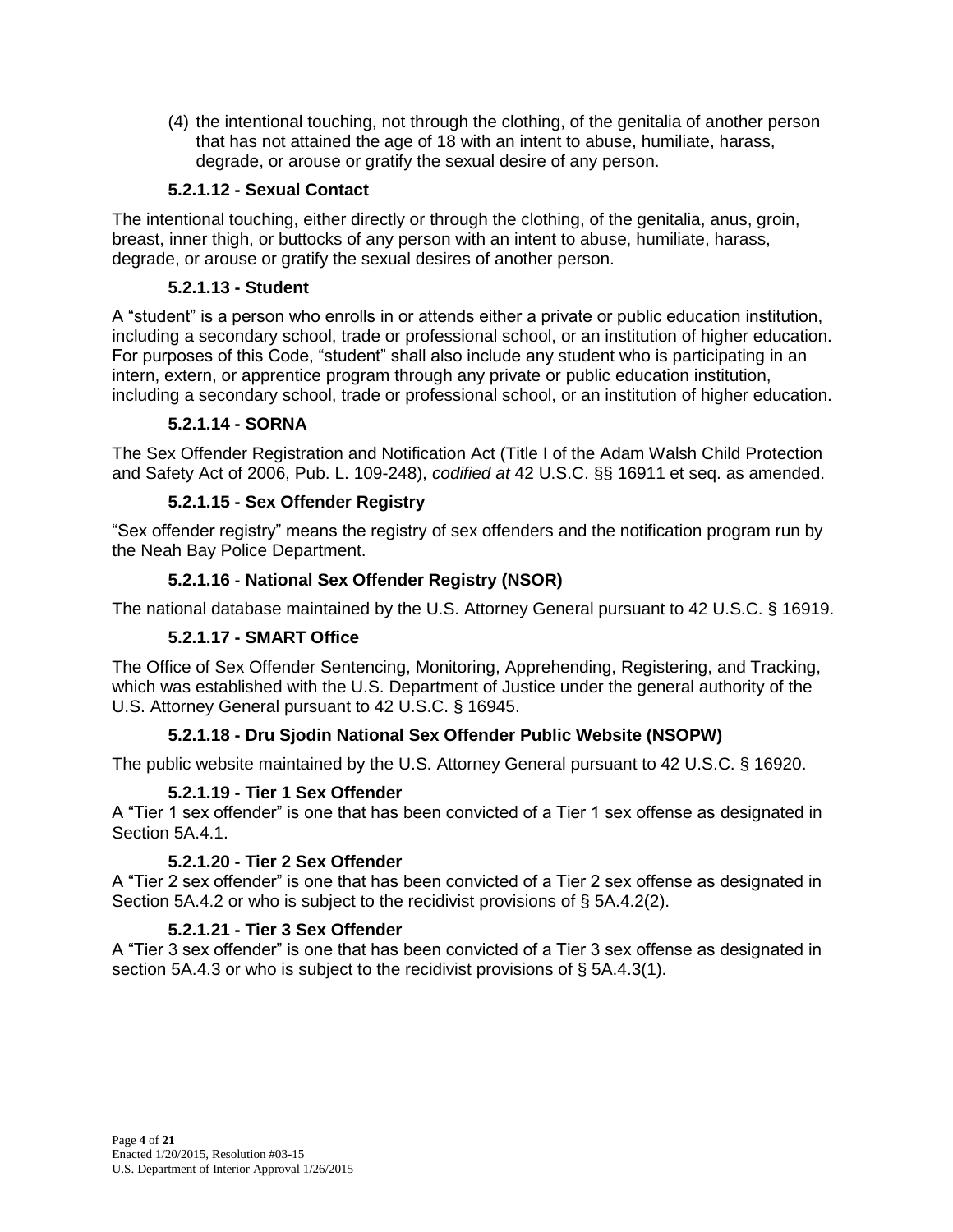## **5A.3 COVERED OFFENSES**

Individuals who (i) reside within the exterior boundaries of the Makah Indian Reservation or otherwise reside on property owned by the Tribe in fee or trust regardless of location, (ii) are employed within the exterior boundaries of the Reservation or on property owned by the Tribe in fee or trust regardless of location, or (iii) attend school within the exterior boundaries of the Reservation or on property owned by the Tribe in fee or trust regardless of location, that have been convicted of any of the following offenses, or convicted of an attempt or conspiracy to commit any of the following offenses, are subject to the requirements of this Code.

- (1) Tribal offenses: A conviction of any of the following, and any other offense hereafter included in the definition of "sex offense" under Makah Law & Order Code Title 5B.
	- a. MAKAH LAW & ORDER CODE § 5B.4.1 (child rape in the first degree)
	- b. MAKAH LAW & ORDER CODE § 5B.4.2 (child rape in the second degree)
	- c. MAKAH LAW & ORDER CODE § 5B.4.3 (sexual abuse of children)
	- d. MAKAH LAW & ORDER CODE § 5B.4.4 (incest)
	- e. MAKAH LAW & ORDER CODE § 5B.4.5 (indecent liberties)
	- f. MAKAH LAW & ORDER CODE § 5B.4.6 (prostitution)
	- g. MAKAH LAW & ORDER CODE § 5B.4.7 (promoting prostitution in the first degree)
	- h. MAKAH LAW & ORDER CODE § 5B.4.8 (promoting prostitution in the second degree)
	- i. MAKAH LAW & ORDER CODE § 5B.4.9 (permitting prostitution)
	- j. MAKAH LAW & ORDER CODE § 5B.4.10 (public indecency)
	- k. MAKAH LAW & ORDER CODE § 5B.4.11 (rape in the first degree)
	- l. MAKAH LAW & ORDER CODE § 5B.4.12 (rape in the second degree)
	- m. MAKAH LAW & ORDER CODE § 5B.4.13 (rape in the third degree)
	- n. MAKAH LAW & ORDER CODE §5B.4.14 (kidnapping in the first degree)
	- o. MAKAH LAW & ORDER CODE § 5B.4.18 (kidnapping in the second degree)
- (2) Federal offenses. A conviction of any of the following, and any other offense hereafter included in the definition of "sex offense" at 42 U.S.C. § 16911(5):
	- a. 18 U.S.C. § 1591 (sex trafficking of children)
	- b. 18 U.S.C. § 1801 (video voyeurism of a minor)
	- c. 18 U.S.C. § 2241 (aggravated sexual abuse)
	- d. 18 U.S.C. § 2242 (sexual abuse) Makah Indian Tribe Law & Order Code Title 5A
	- e. 18 U.S.C. § 2243 (sexual abuse of a minor or ward)
	- f. 18 U.S.C. § 2244 (abusive sexual contact)
	- g. 18 U.S.C. § 2245 (offenses resulting in death)
	- h. 18 U.S.C. § 2251 (sexual exploitation of children)
	- i. 18 U.S.C. § 2251A (selling or buying of children)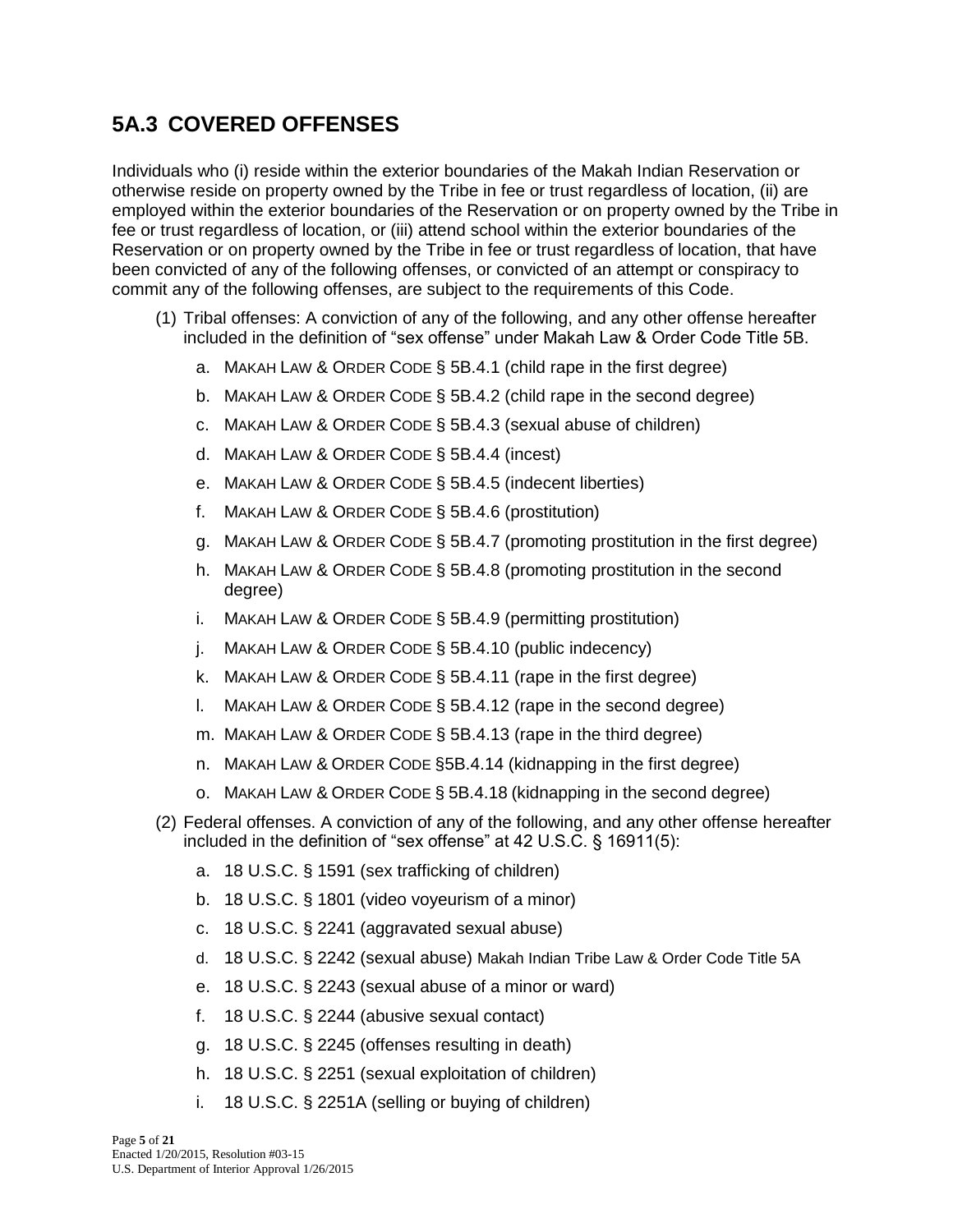- j. 18 U.S.C. § 2252 (material involving the sexual exploitation of a minor)
- k. 18 U.S.C. § 2252A (material containing child pornography)
- l. 18 U.S.C. § 2252B (misleading domain names on the internet)
- m. 18 U.S.C. § 2252C (misleading words or digital images on the internet)
- n. 18 U.S.C. § 2260 (production of sexually explicit depictions of a minor for import into the United States)
- o. 18 U.S.C. § 2421 (transportation of a minor for illegal sexual activity)
- p. 18 U.S.C. § 2422 (coercion and enticement of a minor for illegal sexual activity)
- q. 18 U.S.C. § 2423 (Mann Act)
- r. 18 U.S.C. § 2424 (failure to file factual statement about an alien individual)
- s. 18 U.S.C. § 2425 (transmitting information about a minor to further criminal sexual conduct)
- (3) Foreign Offenses. Any conviction for a sex offense involving any conduct listed in this Section that was obtained under the laws of Canada, the United Kingdom, Australia, New Zealand, or under the laws of any foreign country when the U.S. Department of State in its Country Reports on Human Rights Practices has concluded that an independent judiciary generally or vigorously enforced the right to a fair trial in that country during the year in which the conviction occurred.
- (4) Military Offenses. Any military offense specified by the Secretary of Defense under § 115(a)(8)(c)(i) of Public Law 105-119 (codified at 10 U.S.C. § 951 note).
- (5) Juvenile Offenses or Adjudications. Any sex offense or attempt or conspiracy to commit a sex offense that is comparable to or more severe than the federal crime of aggravated sexual abuse (as codified at 18 U.S.C. § 2241) and committed by a minor who is 14 years of age or older at the time of the offense. This includes engaging in a sexual act with another by force or the threat of serious violence; or engaging in a sexual act with another by rendering unconscious or involuntarily drugging the victim.
- (6) Jurisdiction Offenses. Any sex offense committed in any jurisdiction, including the jurisdiction of the Makah Tribe or any other federally recognized tribe that involves:
	- a. Any type or degree of genital, oral, or anal penetration,
	- b. Any sexual touching of or sexual contact with a person's body, either directly or through the clothing,
	- c. Kidnapping of a minor,
	- d. False imprisonment of a minor,
	- e. Solicitation to engage a minor in a sexual conduct understood broadly to include any direction, request, enticement, persuasion, or encouragement of a minor to engage in sexual conduct,
	- f. Use of a minor in a sexual performance,
	- g. Solicitation of a minor to practice prostitution,
	- h. Possession, production, or distribution of child pornography,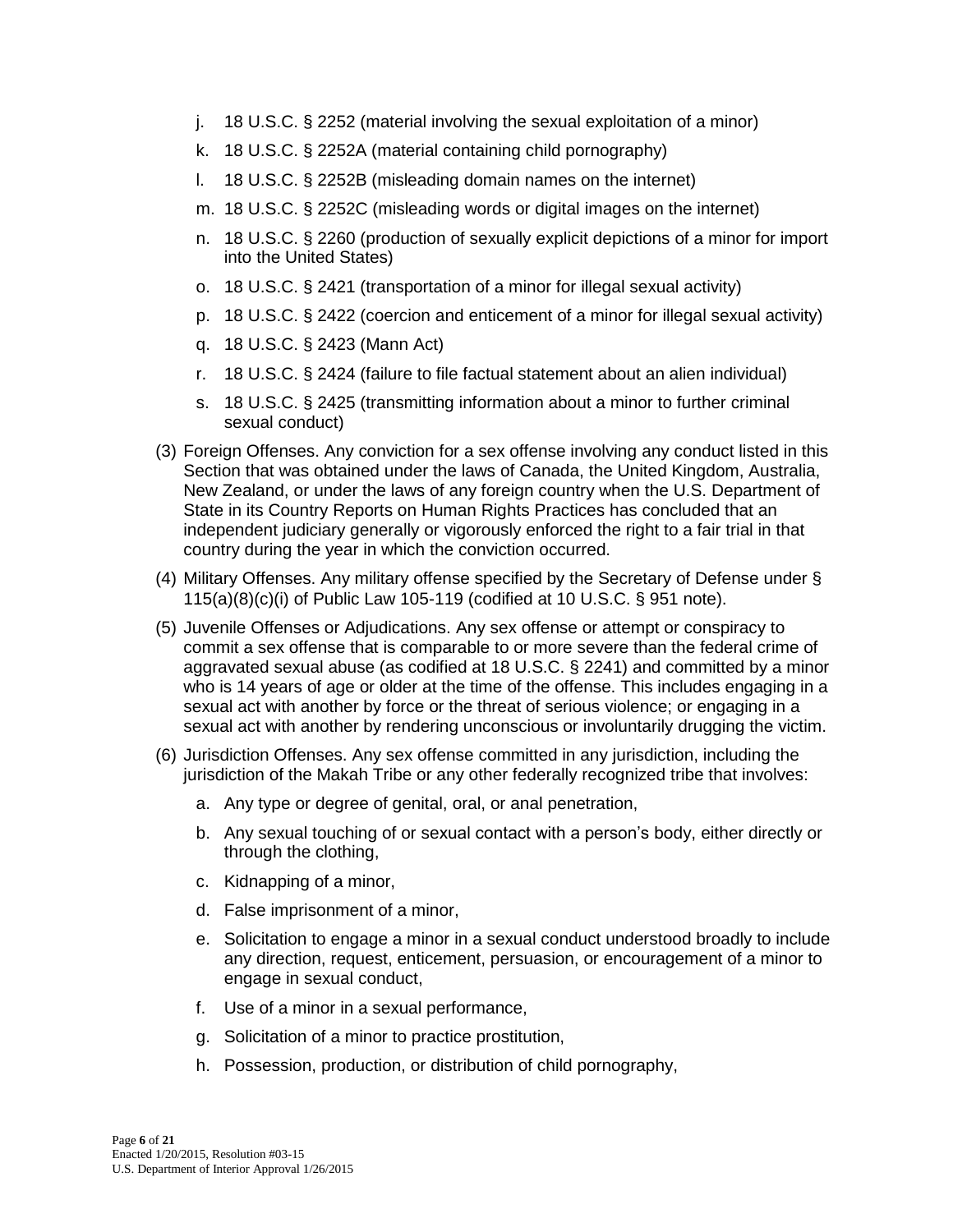- i. Criminal sexual conduct that involves the physical contact with a minor or the use of the internet to facilitate or attempt conduct. This includes offenses whose elements involve the use of other persons in prostitution, such as pandering, procuring, or pimping in cases where the victim was a minor at the time of the offense,
- j. Any conduct that by its nature is a sex offense against a minor, or
- k. Any offense similar to those outlined in:
	- i. 18 U.S.C. § 1591 (sex trafficking by force, fraud, or coercion)
	- ii. 18 U.S.C. § 1801 (video voyeurism of a minor),
	- iii. 18 U.S.C. § 2241 (aggravated sexual abuse),
	- iv. 18 U.S.C. § 2242 (sexual abuse)
	- v. 18 U.S.C. § 2244 (abusive sexual contact),
	- vi. 18 U.S.C. § 2422(b) (coercing a minor to engage in prostitution)
	- vii. 18 U.S.C. § 2423(a) (transporting a minor to engage in illicit conduct)

## **5A.4 TIERED OFFENSES**

#### **5A.4.1 Tier One Offenses**

- (1) Sex Offenses. A Tier 1 offense includes any sex offense for which a person has been convicted, or an attempt or conspiracy to commit such an offense, that is not a Tier 2 or Tier 3 offense.
- (2) Offenses Involving Minors. A Tier 1 offense also includes any offense for which a person has been convicted by any jurisdiction, local government, or qualifying foreign country pursuant to § 5A.3(3) that involves the false imprisonment of a minor, video voyeurism of a minor, or possession or receipt of child pornography.
- (3) Tribal Offenses. Conviction for any of the following offenses under the MAKAH LAW & ORDER CODE shall be considered a conviction for a Tier 1 offense:
	- a. § 5B.4.4 (incest)
	- b. § 5B.4.5 (indecent liberties, if the victim is older than 12 years of age)
	- c. § 5B.4.6 (prostitution)
	- d. § 5B.4.7 (promoting prostitution in the first degree)
	- e. § 5B.4.8 (promoting prostitution in the second degree)
	- f. § 5B.4.9 (permitting prostitution)
	- g. § 5B.4.10 (public indecency)
	- h. § 5B.4.13 (rape in the third degree)
- (4) Certain Federal Offenses. Conviction for any of the following federal offenses shall be considered a conviction for a Tier 1 offense: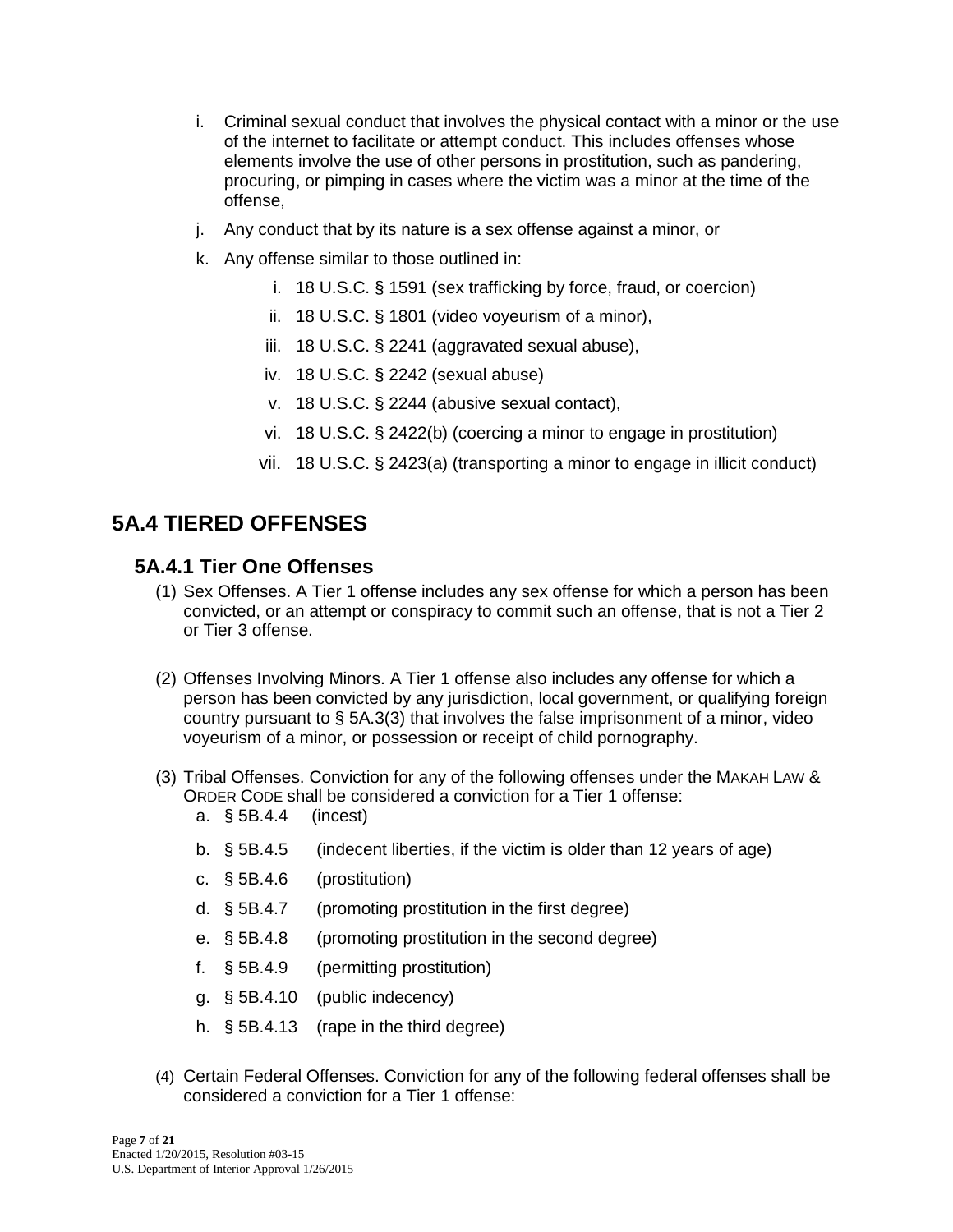- a. 18 U.S.C. § 1801 (video voyeurism of a minor)
- b. 18 U.S.C. § 2252 (receipt or possession of child pornography)
- c. 18 U.S.C. § 2252A (receipt or possession of child pornography)
- d. 18 U.S.C. § 2252B (misleading domain names on the internet)
- e. 18 U.S.C. § 2252C (misleading words or images on the internet)
- f. 18 U.S.C. § 2422(a) (coercion to engage in prostitution)
- g. 18 U.S.C. § 2423(b) (travel with the intent to engage in illicit conduct)
- h. 18 U.S.C. § 2423(c) (engaging in illicit conduct in foreign places)
- i. 18 U.S.C. § 2424 (failure to file factual statement about an alien individual), or
- j. 18 U.S.C. § 2425 (transmitting information about a minor to further criminal sexual conduct)
- (5) Certain Military Offenses. Any military offense specified by the Secretary of Defense under section 115(a)(8)(C)(i) of Public Law 105-119 (codified at 10 U.S.C. § 951 note) that is similar to those offenses outlined in this subsections (1) through (4) shall be considered a Tier 1 offense.

#### **5A.4.2 Tier Two Offenses**

- (1) Recidivism and Felonies. Unless otherwise covered by § 5A.4.3, any sex offense that is not the first sex offense for which a person has been convicted and that is punishable by more than one year in jail is a Tier 2 offense.
- (2) Offenses Involving Minors. A Tier 2 offense includes any sex offense against a minor for which a person has been convicted, or an attempt or conspiracy to commit such an offense, that involves:
	- a. The use of minors in prostitution, including solicitation;
	- b. Enticing a minor to engage in criminal sexual activity;
	- c. Non-forcible sexual act with a minor 16 or 17 years old;
	- d. Sexual contact with a minor 13 years of age or older, whether directly or indirectly through the clothing, that involves the intimate parts of the body;
	- e. The use of a minor in a sexual performance; or
	- f. The production or distribution of child pornography.
- (3) Tribal Offenses. Conviction for any of the following offenses under Title 5 of the MAKAH LAW & OR DER CODE shall be considered a conviction for a Tier 2 offense:
	- g. § 5B4.2 (child rape in the second degree)
	- h. § 5B 4.5 (indecent liberties, if the victim is 12 years of age or younger)
	- i. § 5B 4.12 (rape in the second degree)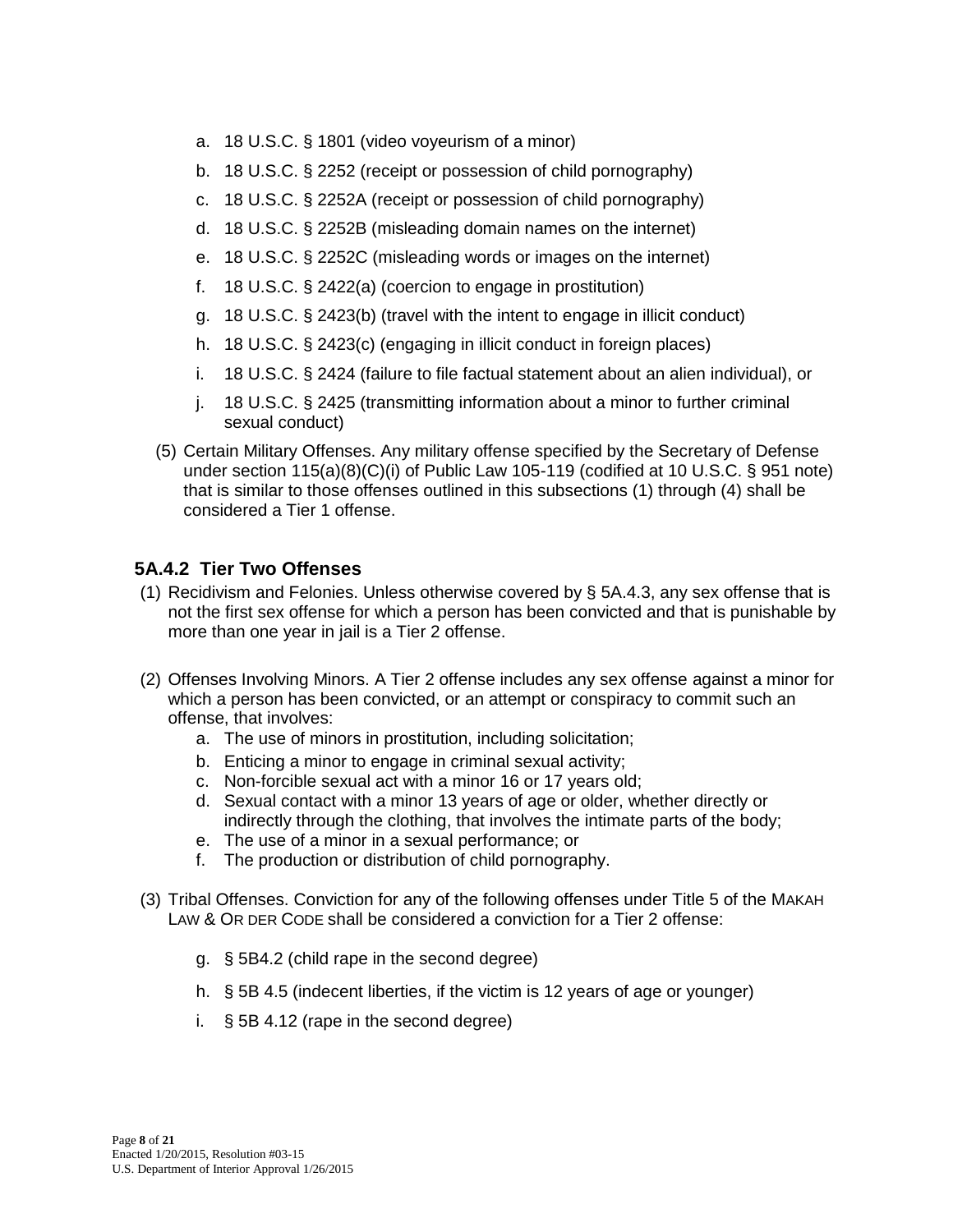- (4) Certain Federal Offenses. Conviction for any of the following federal offenses shall be considered a conviction for a Tier 2 offense:
	- j. 18 U.S.C. § 1591 (sex trafficking by force, fraud, or coercion)
	- k. 18 U.S.C. § 2244 (abusive sexual contact, where the victim is 13 years of age or older)
	- l. 18 U.S.C. §2251 (sexual exploitation of children)
	- m. 18 U.S.C. § 2251A (selling or buying of children)
	- n. 18 U.S.C. § 2252 (material involving the sexual exploitation of a minor)
	- o. 18 U.S.C. § 2252A (production or distribution of material containing child pornography)
	- p. 18 U.S.C. § 2260 (production of sexually explicit depictions of a minor for import into the United States)
	- q. 18 U.S.C. § 2421 (transportation of a minor for illegal sexual activity)
	- r. 18 U.S.C. § 2422(b) (coercing a minor to engage in prostitution)
	- s. 18 U.S.C. § 2423(d) (transportation of minors)
- (5) Certain Military Offenses. Any military offense specified by the Secretary of Defense under section 115(a)(8)(C)(i) of Public Law 105-119 (codified at 10 U.S.C. § 951 note) that is similar to those offenses outlined in this subsections (1) through (4) shall be considered a Tier 2 offense.

## **5A.4.3 Tier Three Offenses**

- (1) Recidivism and Felonies. Any sex offense that is punishable by more than one year in jail where the offender has at least one prior conviction for a Tier 2 sex offense or has previously become a Tier 2 sex offender is a Tier 3 offense.
- (2) General Offenses. A Tier 3 offense includes any sex offense for which a person has been convicted, or an attempt or conspiracy to commit such an offense, that involves:
	- a. Non-parental kidnapping of a minor,
	- b. A sexual act with another by force or threat,
	- c. A sexual act with another who has been rendered unconscious or involuntarily drugged, or who is otherwise incapable of appraising the nature of the conduct or declining to participate, or
	- d. (d) Sexual contact with a minor 12 years of age or younger, including offenses that cover sexual touching or contact with the intimate parts of the body, either directly or through the clothing.
- (3) Tribal Offenses. Conviction for any of the following offenses under the MAKAH LAW & ORDER CODE shall be considered a conviction for a Tier 3 offense:
	- a. § 5B 4.1 (child rape in the first degree)
	- b. § 5B 4.3 (sexual abuse of children)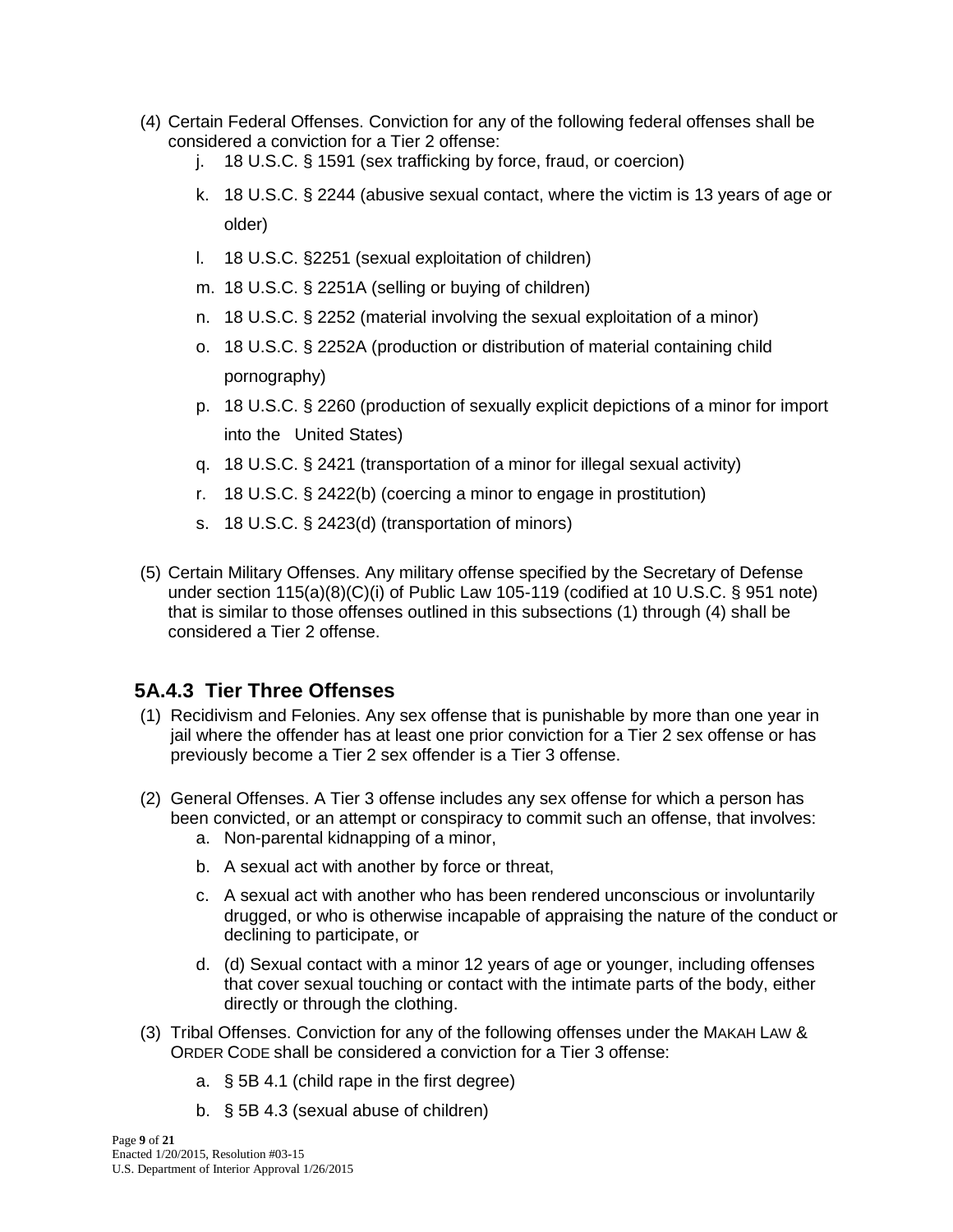- c. § 5B 4.11 (rape in the first degree)
- (4) Certain Federal Offenses. Conviction for any of the following federal offenses shall be considered a conviction for a Tier 3 offense:
	- a. 18 U.S.C. § 2241 (aggravated sexual abuse)
	- b. 18 U.S.C. § 2242 (sexual abuse)
	- c. 18 U.S.C. § 2243 (sexual abuse of a minor or ward) or where the victim is 12 years of age or younger
	- d. 18 U.S.C. § 2244 (abusive sexual contact)
- (5) Certain Military Offenses. Any military offense specified by the Secretary of Defense under section 115(a)(8)(C)(i) of Public Law 105-119 (codified at 10 U.S.C. § 951 note) that is similar to those offenses outlined in subsections (1) through (4) shall be considered a Tier 3 offense.

## **5A.5 REQUIRED INFORMATION**

### **5A.5.1 General Requirements**

- (1) Duties. A sex offender covered by this Code who is required to register with the Makah Tribe pursuant to this Code shall provide all of the information detailed in this chapter to the Neah Bay Police Department, and the Neah Bay Police Department shall obtain all of the information detailed in this chapter from covered sex offenders who are required to register with the tribe in accordance with this Code and shall implement any relevant policies and procedures.
- (2) Digitization. All information shall be obtained under this Code shall be, at minimum, maintained by the Neah Bay Police Department in a digitized format.
- (3) Electronic Database. A sex offender registry shall be maintained in an electronic database by the Neah Bay Police Department and shall be in a form capable of electronic transmission.

## **5A.5.2 Criminal History**

The Neah Bay Police Department or its designee shall obtain, and a covered sex offender shall provide, the following information related to the sex offender's criminal history:

- (1) The date of all arrests;
- (2) The date of all convictions;
- (3) The sex offender's status of parole, probation, or supervised release;
- (4) The sex offender's registration status, and
- (5) Any outstanding arrest warrants.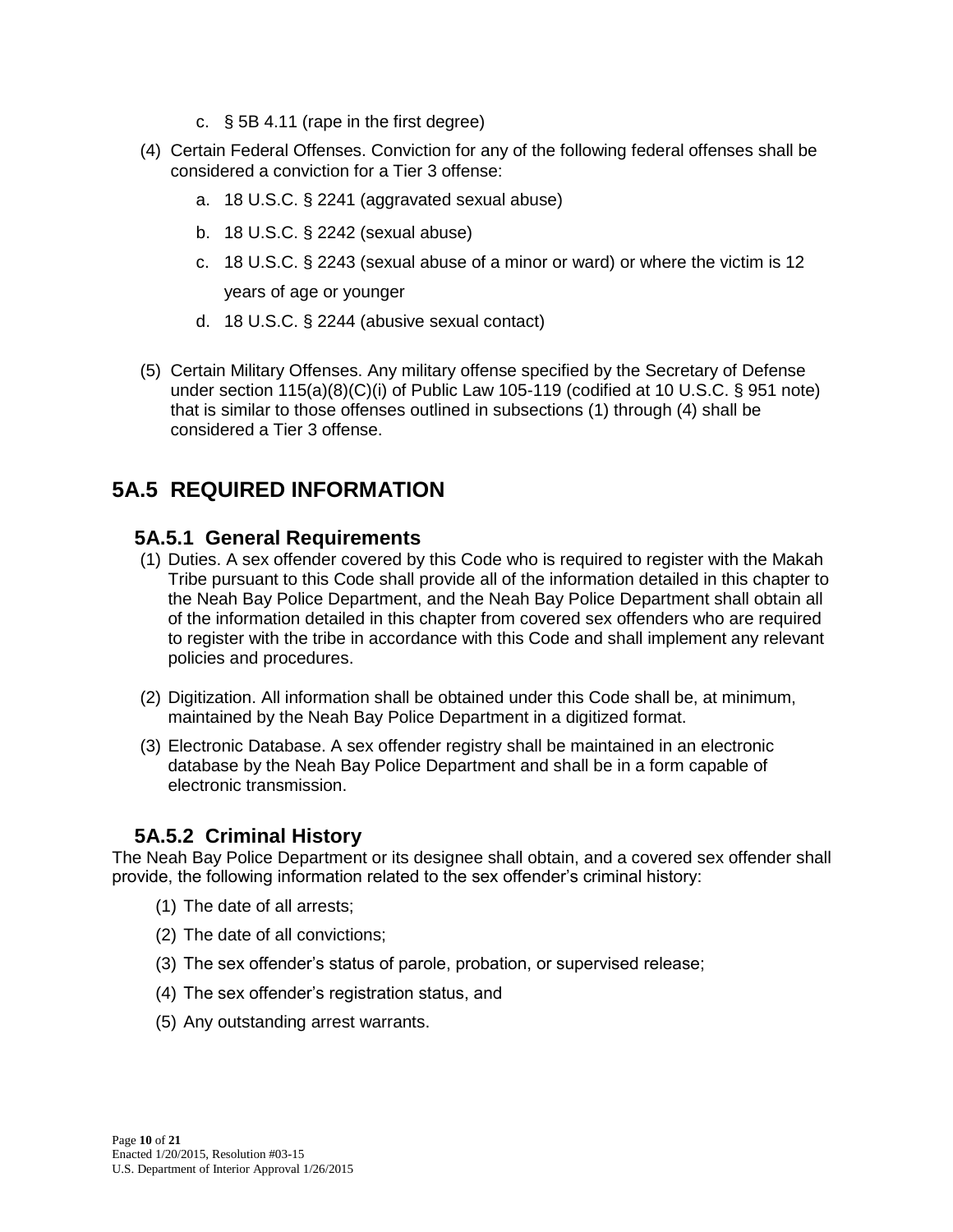## **5A.5.3 Date of Birth**

The Neah Bay Police Department or its designee shall obtain, and a covered sex offender shall provide, the following information related to the sex offender's date of birth:

- (1) The sex offender's actual date of birth, and
- (2) Any other date of birth used by the sex offender.

## **5A.5.4 DNA Sample**

If the sex offender's DNA is not already contained in the Combined DNA Index System (CODIS), the sex offender shall provide the Neah Bay Police Department or its designee a sample of his DNA.

Any DNA sample obtained from a sex offender shall be submitted to an appropriate lab for analysis and entry of the resulting DNA profile into CODIS.

### **5A.5.5 Driver's Licenses, Identification Cards, Passports, and Immigration Documents**

- (1) The Neah Bay Police Department or its designee shall obtain, and a covered sex offender shall provide, a photocopy of all of the sex offender's valid driver's licenses issued by any jurisdiction.
- (2) The Neah Bay Police Department or its designee shall obtain, and a covered sex offender shall provide, a photocopy of any identification card including the sex offender's tribal enrollment card issued by any jurisdiction.
- (3) The Neah Bay Police Department or its designee shall obtain, and a covered sex offender shall provide, a photocopy of any passports used by the sex offender.
- (4) The Neah Bay Police Department or its designee shall obtain, and a covered sex offender shall provide, a photocopy of any and all immigration documents.

## **5A.5.6 Employment Information**

The Neah Bay Police Department or its designee shall obtain, and a covered sex offender shall provide, the following information related to the sex offender's employment, to include any and all places where the sex offender is employed in any means including volunteer and unpaid positions:

- (1) The name of the sex offender's employer,
- (2) The address of the sex offender's employer,
- (3) Similar information related to any transient or day labor employment.

## **5A.5.7 Finger and Palm Prints**

The Neah Bay Police Department or its designee shall obtain, and a covered sex offender shall provide, both finger prints and palm prints of the sex offender in a digitized format.

## **5A.5.8 Internet Identifiers**

The Neah Bay Police Department or its designee shall obtain, and a covered sex offender shall provide, the following information related to the sex offender's internet-related activity: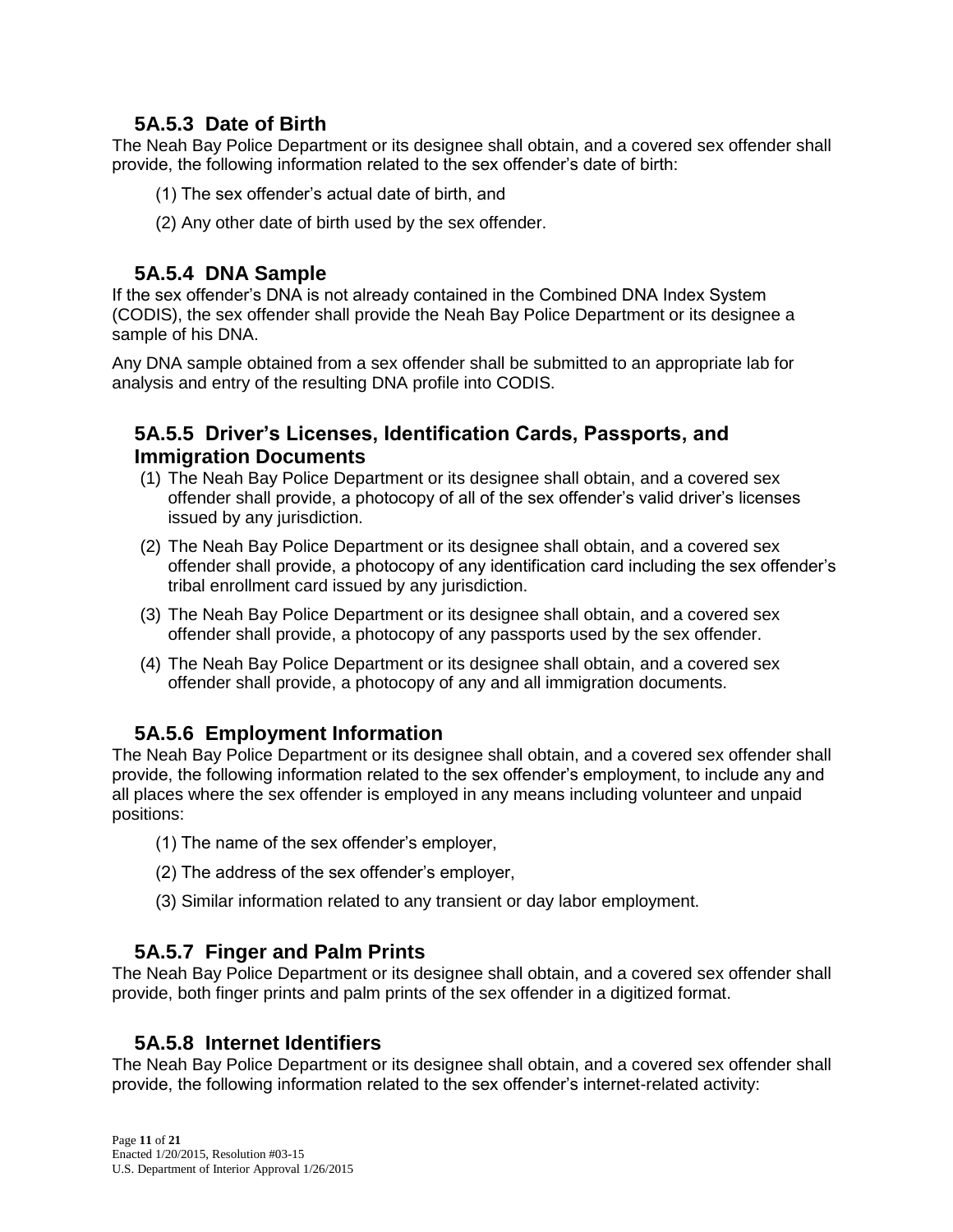- (1) Any and all email addresses used by the sex offender,
- (2) Any and all instant message (IM) addresses and identifiers,
- (3) Any and all other designations or monikers used for self-identification in internet communications or postings, and
- (4) Any and all designations used by the sex offender for the purpose of routing or selfidentification in internet communications or postings.

### **5A.5.9 Name**

The Neah Bay Police Department or its designee shall obtain, and a covered sex offender shall provide, the following information related to the sex offender's name:

- (1) The sex offender's full primary given name,
- (2) Any and all nicknames, aliases, and pseudonyms regardless of the context in which it is used, and
- (3) Any and all ethnic or tribal names by which the sex offender is commonly known. This does not include any religious or sacred names not otherwise commonly known.

#### **5A.5.10 Telephone Numbers**

The Neah Bay Police Department or its designee shall obtain, and a covered sex offender shall provide, the following information related to the sex offender's telephone numbers:

- (1) Any and all land line telephone numbers,
- (2) Any and all cellular or wireless telephone numbers, and
- (3) Any and all voice over IP (VOIP) telephone numbers.

#### **5A.5.11 Picture**

The Neah Bay Police Department or its designee shall obtain, and a covered sex offender shall provide, a current photograph of the sex offender.

A digitized photograph shall be collected:

- (1) Every 90 days for Tier 3 sex offenders,
- (2) Every 180 days for Tier 2 sex offenders, and
- (3) Every year for Tier 1 sex offenders.

## **5A.5.12 Physical Description**

The Neah Bay Police Department or its designee shall obtain, and a covered sex offender shall provide, an accurate description of the sex offender as follows:

- (1) A physical description,
- (2) A general description of the sex offender's physical appearance or characteristics, and
- (3) Any identifying marks, such as but not limited to, scars, moles, birthmarks, or tattoos.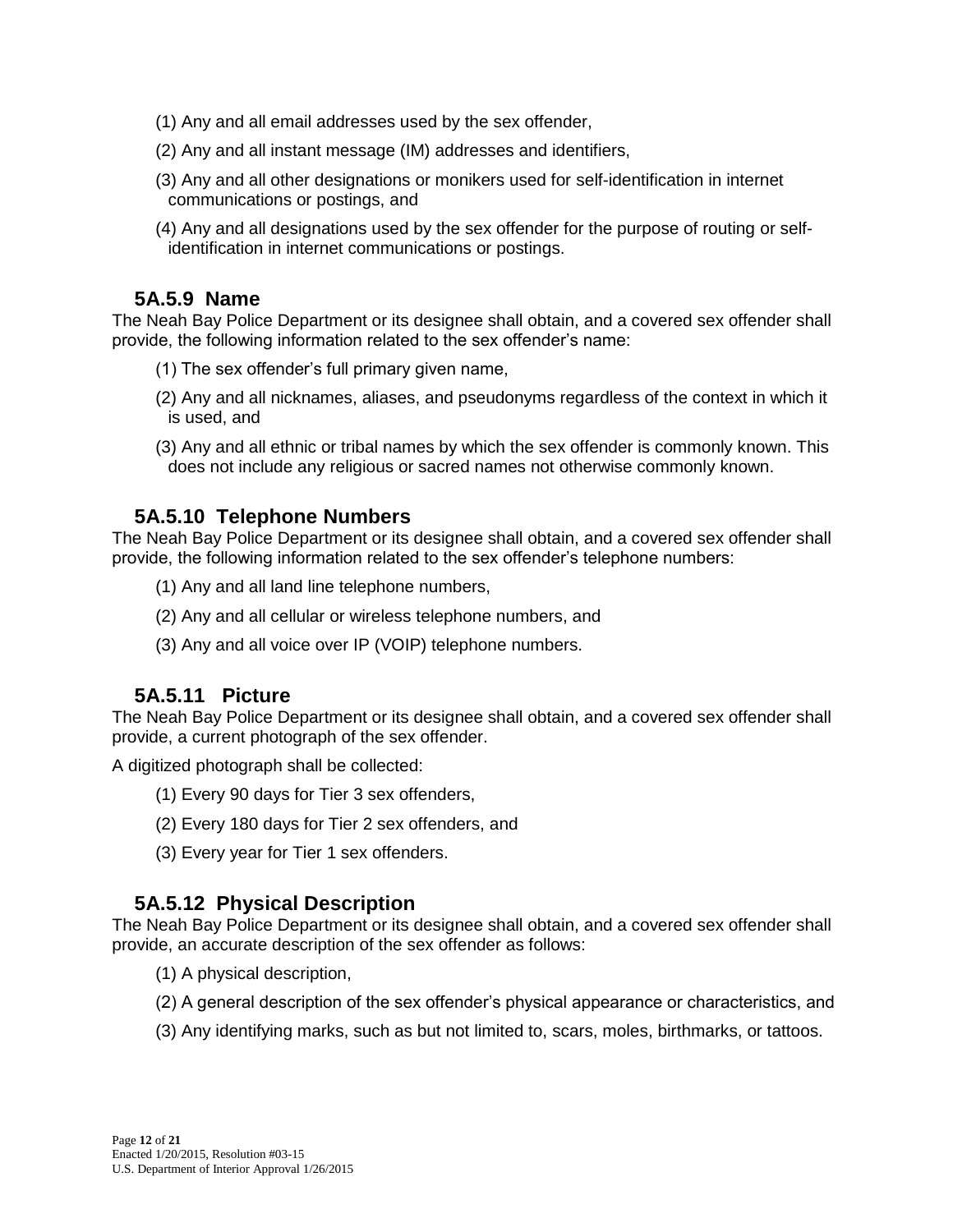## **5A.5.13 Professional Licensing Information**

The Neah Bay Police Department or its designee shall obtain, and a covered sex offender shall provide, all licensing of the sex offender that authorizes the sex offender to engage in an occupation or carry out a trade or business.

## **5A.5.14 Residential Address**

The Neah Bay Police Department or its designee shall obtain, and a covered sex offender shall provide, the following information related to the sex offender's residence:

- (1) The address of each residence at which the sex offender resides or will reside, and
- (2) Any location or description that identifies where the sex offender habitually resides regardless of whether it pertains to a permanent residence or location otherwise identifiable by a street or address.

## **5A.5.15 School**

The Neah Bay Police Department or its designee shall obtain, and a covered sex offender shall provide, the following information related to the sex offender's school:

- (1) The address of each school where the sex offender is or will be a student, and
- (2) The name of each school where the sex offender is or will be a student.

## **5A.5.16 Social Security Number**

The Neah Bay Police Department or its designee shall obtain, and a covered sex offender shall provide, the following information:

- (1) A valid social security number for the sex offender, and
- (2) Any social security number the sex offender has used in the past, valid or otherwise.

## **5A.5.17 Temporary Lodging**

The Neah Bay Police Department or its designee shall obtain, and a covered sex offender shall provide, the following information when the sex offender will be absent from his residence for 7 days or more:

- 1. Identifying information of the temporary lodging locations including addresses and names, and
- 2. The dates the sex offender will be staying at each temporary lodging location.
- 3. Travel Abroad. A sex offender shall notify the Neah Bay Police Department in writing 21 days in advance if he or she intends to travel outside of the United States. Upon such notification, the Neah Bay Police Department shall:
	- (a) notify the U.S. Marshals Service
	- (b) update the sex offender's registration information in NCIC/NSOR information, and
	- (c) immediately notify any other jurisdiction where the sex offender is either registered or is required to register of that updated information.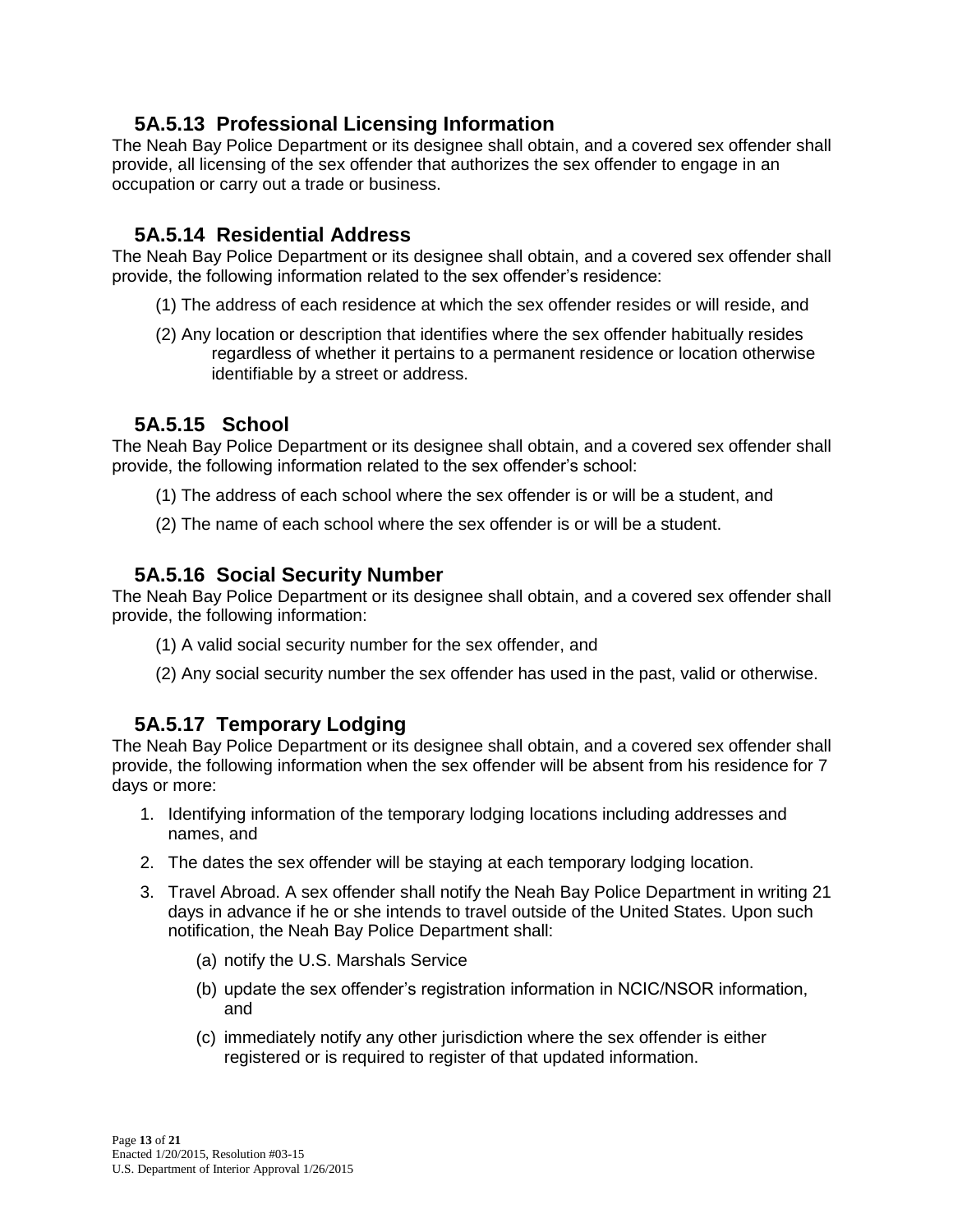## **5A.5.18 Offense Information**

The Neah Bay Police Department or its designee shall obtain, and a covered sex offender shall provide, the text of each provision of law defining the criminal offenses(S) for which the sex offender is registered;

## **5A.5.19 Vehicle Information**

The Neah Bay Police Department or its designee shall obtain, and a covered sex offender shall provide, the following information related to all vehicles owned or operated by the sex offender for work or personal use including land vehicles (two- and four-wheeled), aircraft, and watercraft:

- 4. License plate numbers,
- 5. Registration numbers or identifiers,
- 6. General description of the vehicle, including color, make, model and year, and
- 7. Any permanent or frequent location(s) where any covered vehicle is kept.

#### **5A.5.20 Frequency, Duration, and Reduction**

- 1. Frequency. A sex offender is who is required to register shall, at a minimum, appear in person at the Neah Bay Police Department for purposes of verification and keeping their registration current in accordance with the following time frames:
	- a. For Tier 1 offenders, once every year for 15 years from the date of release from custody for a sex offender who is incarcerated for the registration offense, or from the date of sentencing for a sex offender who is not incarcerated for the registration offense.
	- b. For Tier 2 offenders, once every 180 days for 25 years from the date of release from custody for a sex offender who is incarcerated for the registration offense or from the date of sentencing for a sex offender who is not incarcerated for the registration offense.
	- c. For Tier 3 offenders, once every 90 days for the rest of their lives.
- 2. Reduction of Registration Requirements. A sex offender may have their period of registration reduced by order of the Makah Tribal Court as follows:
	- a. A Tier 1 offender may have his/her period of registration reduced from 15 years to 10 years if he or she has maintained a clean record for 10 consecutive years after the date of release from custody for a sex offender who is incarcerated for the registration offense, or from the date of sentencing for a sex offender who is not incarcerated for the registration offense.
	- b. A Tier 3 offender may have his or her period of registration reduced from lifetime to 25 years if he or she was adjudicated delinquent of an offense as a juvenile that required Tier 3 registration and he or she has maintained a clean record for 25 consecutive years from the date of release from custody for a sex offender who is incarcerated for the registration offense or from the date of sentencing for a sex offender who is not incarcerated for the registration offense.
- 3. Clean Record. For purposes of this section 5A.5.20 a person has a clean record if: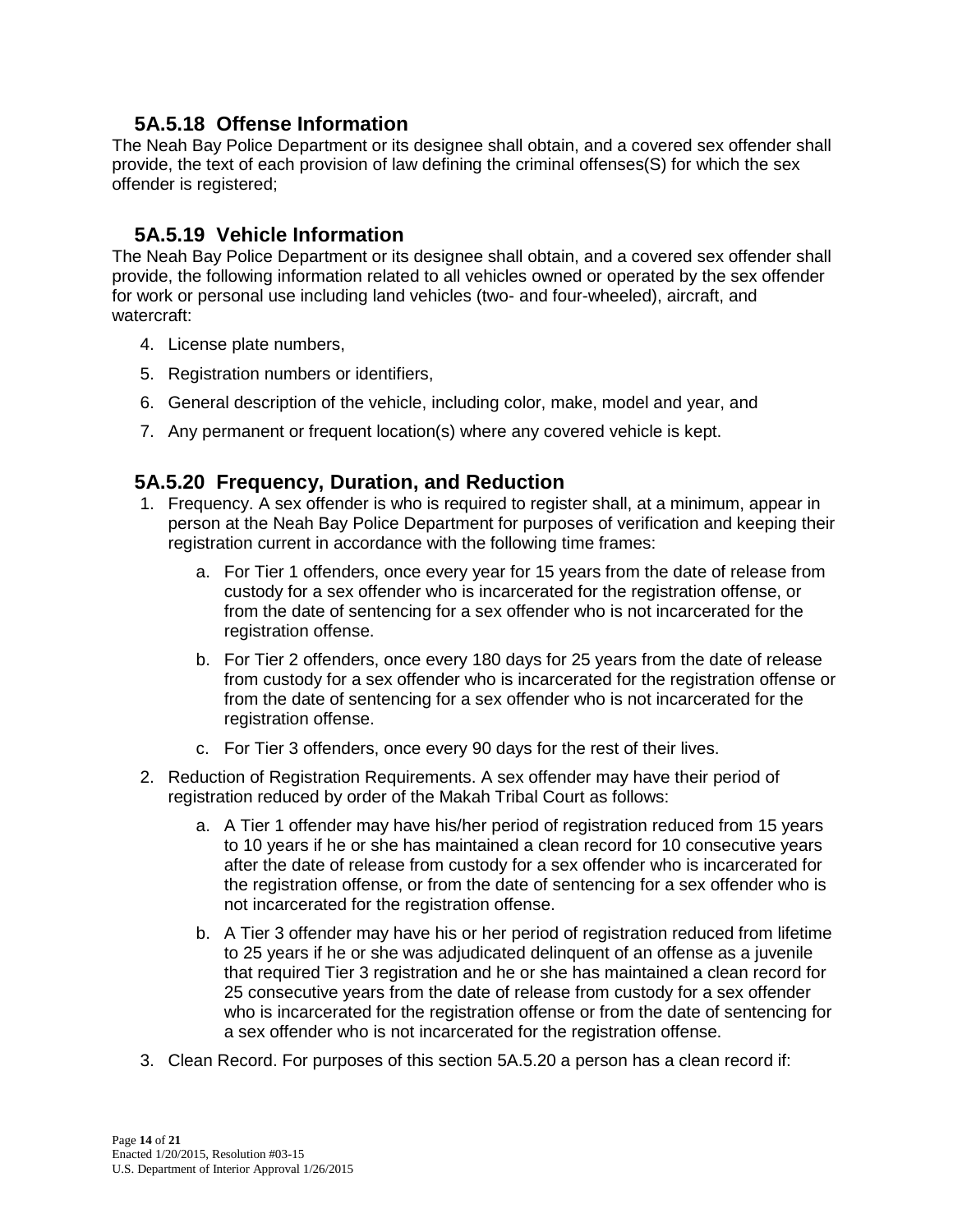- a. He or she has not been convicted of an offense characterized as a felony by any jurisdiction, regardless of the length of time for which imprisonment may be imposed,
- b. He or she has not been convicted of any sex offense,
- c. He or she has successfully completed, without revocation, any period of supervised release, probation, or parole, and
- d. He or she has successfully completed an appropriate sex offender treatment program certified by the Tribe, another jurisdiction, or by the Attorney General of the United States.

### **5A.5.21 Requirements for In-Person Appearances**

- 1. Photographs. At each in-person verification, the sex offender shall permit the Neah Bay Police Department to take a photograph of the offender.
- 2. Review of Information. At each in-person verification, the sex offender shall review existing information for accuracy.
- 3. Notification. If any new information or change in information is obtained at an in-person verification, the Neah Bay Police Department shall immediately notify all other jurisdictions in which the sex offender is required to register of the information or change or change in information.

## **5A.6 REGISTRATION**

## **5A.6.1 Where Registration Is Required**

- 1. Jurisdiction of Conviction. A sex offender must initially register with the Neah Bay Police Department or its designee if the sex offender was convicted by the Makah Tribal Court of a covered sex offense regardless of the sex offender's actual or intended residency.
- 2. Jurisdiction of Incarceration. A sex offender must register with the Neah Bay Police Department or its designee if the sex offender is incarcerated by the Tribe while completing any sentence for a covered sex offense, regardless of whether it is the same jurisdiction as the jurisdiction of conviction or residence.
- 3. Jurisdiction of Residence. A sex offender must register with the Neah Bay Police Department or its designee if the sex offender resides within the jurisdiction of the Tribe.
- 4. Jurisdiction of Employment. A sex offender must register with the Neah Bay Police Department or its designee if he or she is employed by the Tribe in any capacity or if the sex offender is employed within the jurisdiction of the Tribe.
- 5. Jurisdiction of School Attendance. A sex offender must register with the Neah Bay Police Department or its designee if the sex offender is a student in any capacity within the jurisdiction of the Tribe.

## **5A.6.2 Timing of Registration**

1. Timing. A sex offender required to register with the Tribe pursuant to this Code shall do so in the following timeframes: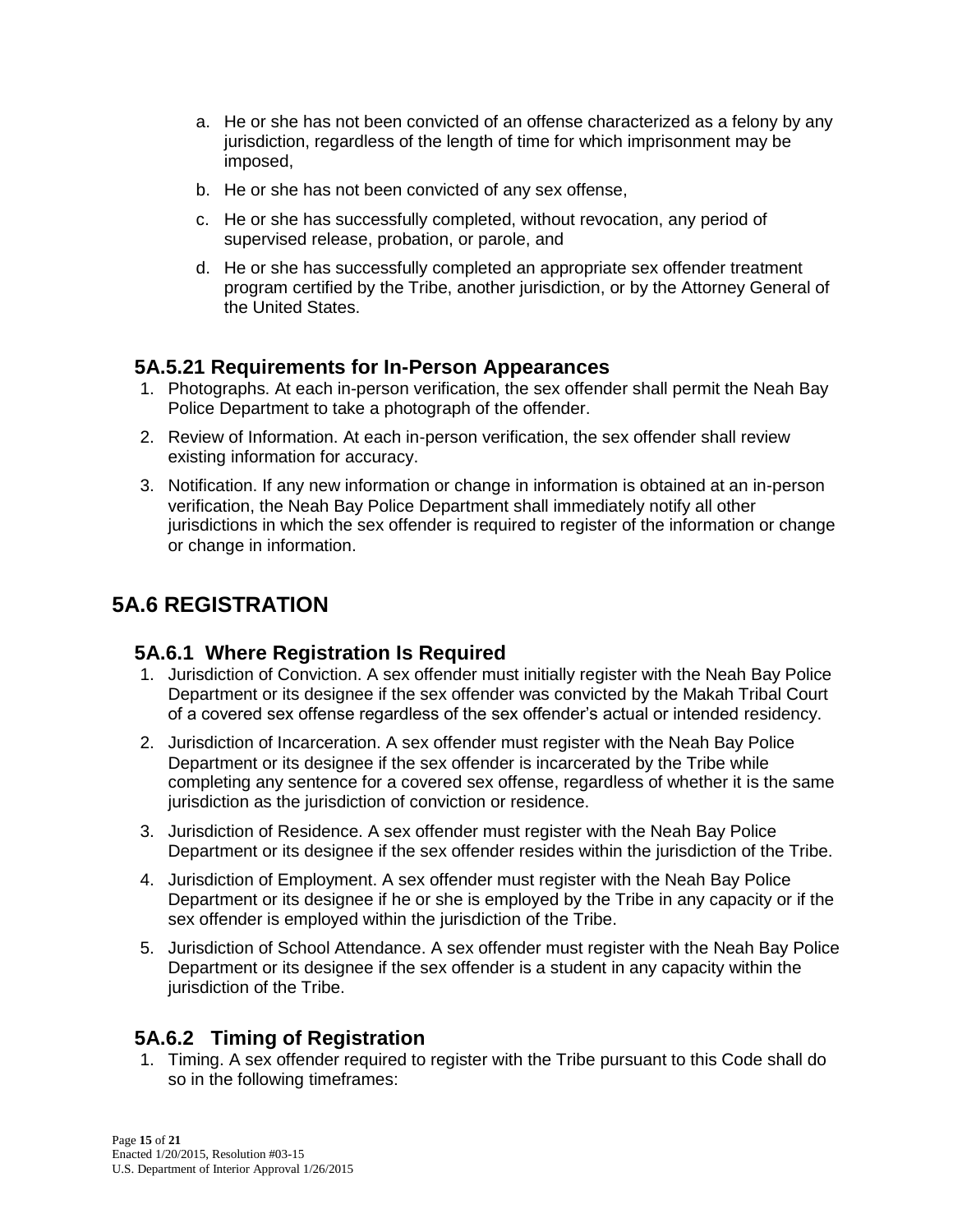- a. If convicted by the Makah Tribe for a covered sex offense and incarcerated, the sex offender must register before being released from incarceration;
- b. If convicted by the Makah Tribe but not incarcerated, within 3 business days of sentencing for the registration offense;
- c. Within 3 business days of establishing a residence, commencing employment, or becoming a student on lands subject to the jurisdiction of the Tribe, a sex offender must appear in person to register with the Neah Bay Police Department.
- 2. Duties of Neah Bay Police Department. The Neah Bay Police Department shall have policies and procedures in place to ensure the following:
	- a. That any sex offender incarcerated or sentenced by the Tribe for a covered sex offense completes their initial registration with the Tribe,
	- b. That the sex offender reads, or has read to him or her, and signs a form stating that the duty to register has been explained to him or her, and that the sex offender understands the registration requirement,
	- c. That the sex offender is registered, and
	- d. That upon entry of the sex offender's information into the registry, that information is immediately forwarded to all other jurisdictions in which the sex offender is required to register due to the sex offender's residency, employment, or student status.

## **5A.6.3 Retroactive Registration**

- 1. Retroactive Registration. The Neah Bay Police Department shall have in place policies and procedures to ensure the following three categories of sex offenders are subject to the registration and updating requirements of this Code:
	- a. Sex offenders incarcerated or under the supervision of the Tribe, whether for a covered sex offense or other crime,
	- b. Sex offenders already registered or subject to a pre-existing sex offender registration requirement under the Tribe's laws, and
	- c. Sex offenders reentering the justice system due to conviction for any crime.
- 2. Timing of Recapture. The Neah Bay Police Department shall ensure recapture of the sex offenders identified in subsection A, above, within the following timeframe to be calculated from the date of passage of this Code:
	- a. For Tier 1 sex offenders, 1 year,
	- b. For Tier 2 sex offenders, 180 days,
	- c. For Tier 3 sex offenders, 90 days.

#### **5A.6.4 Keeping Registration Current**

1. Jurisdiction of Residency. All sex offenders required to register in this jurisdiction shall immediately appear in person at the headquarters of the Neah Bay Police Department to update any changes to their name, residence (including termination to residency), employment, or school attendance. All sex offenders required to register in this jurisdiction shall immediately inform the Neah Bay Police Department in writing delivered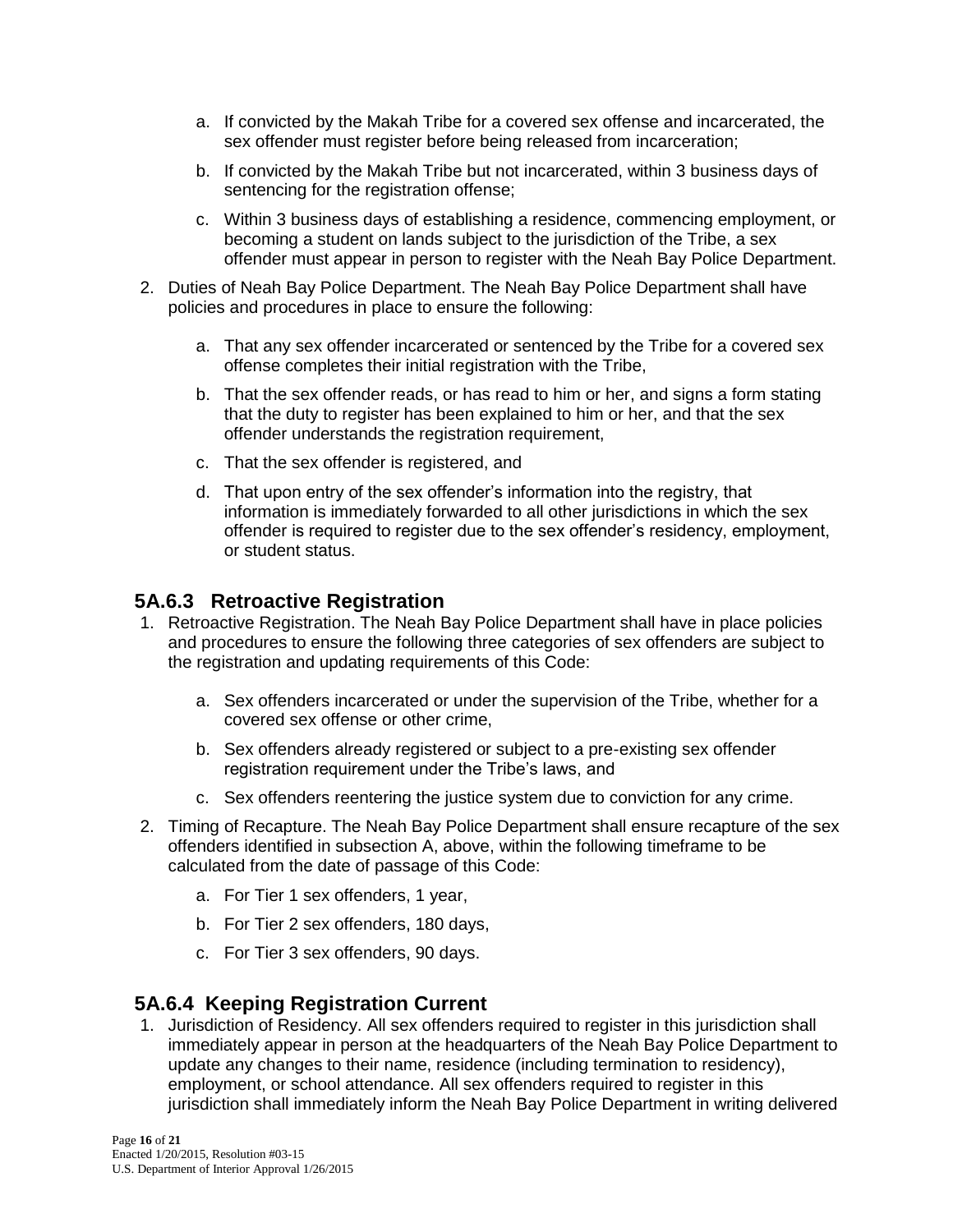to the Neah Bay Police Department SORNA officer, or his or her designee, of any changes to their temporary lodging information, vehicle information, internet identifiers (including but not limited to social networking, email, and IM addresses) and any other designations used in internet communications, postings, or telephone communications. In the event of a change in temporary lodging, the sex offender and Neah Bay Police Department shall immediately notify the jurisdiction in which the sex offender will be temporarily be staying.

- 2. Jurisdiction of School Attendance. Any sex offender who is a student in any capacity within lands subject to the jurisdiction of the Tribe regardless of location that changes his or her school or otherwise terminates his or her school attendance, shall immediately appear in person at the Neah Bay Police Department to update that information. The Neah Bay Police Department shall ensure that each jurisdiction in which the sex offender is required to register, or was required to register prior to the updated information being given, are immediately notified of the change.
- 3. Jurisdiction of Employment. Any sex offender who is employed by the Tribe in any capacity or who is employed within lands subject to the jurisdiction of the Tribe regardless of location that change their employment or otherwise terminate their employment, shall immediately appear in person at the Neah Bay Police Department to update that information. The Neah Bay Police Department or its designee shall ensure that each jurisdiction in which the sex offender is required to register, or was required to register prior to the updated information being given, is immediately notified of the change.
- 4. Duties of Neah Bay Police Department. With regard to changes in a sex offender's registration information, the Neah Bay Police Department or its designee shall immediately notify:
	- a. All jurisdictions where a sex offender intends to reside, work, or attend school,
	- b. Any jurisdiction where the sex offender is either registered or required to register, and
	- c. Specifically with respect to information relating to a sex offender's intent to commence residence, school, or employment outside of the United States, any jurisdiction where the sex offender is either registered or required to register, and the U.S. Marshals Service. The Neah Bay Police Department or its designee shall also ensure this information is updated on NSOR within 12 hours of its receipt.

## **5A.6.5 Failure to Appear for Registration and Absconding**

- 1. Failure to Appear. In the event a sex offender fails to register as required by this Code, the Neah Bay Police Department or its designee shall immediately inform the jurisdiction that provided notification that the sex offender was to commence residency, employment, or school attendance within the Tribe's jurisdiction that the sex offender failed to appear for notification.
- 2. Absconded Sex Offenders. If the Neah Bay Police Department or its designee receives information that a sex offender has absconded, the Neah Bay Police Department shall make an effort to determine if the sex offender has actually absconded.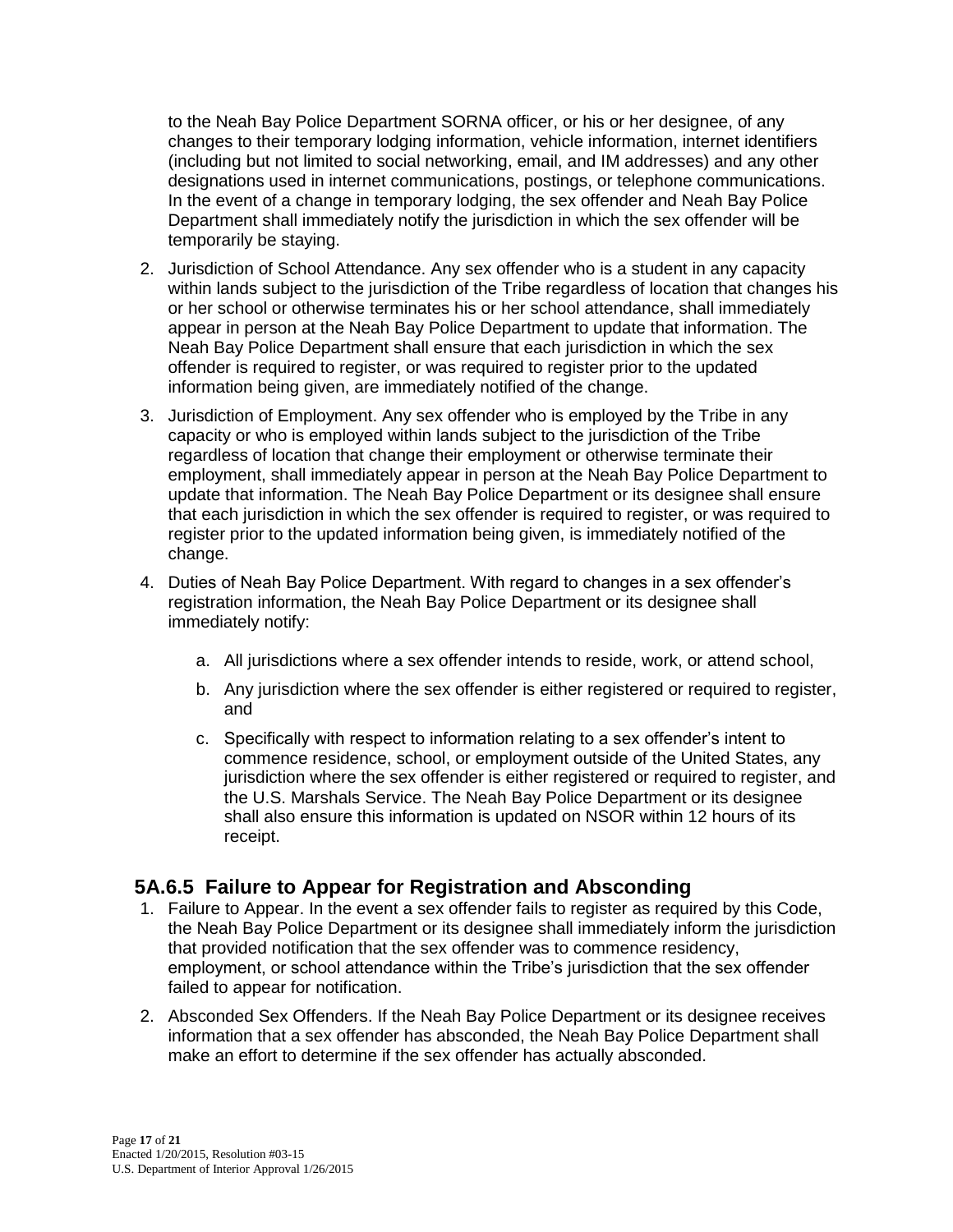- 3. In the event no determination can be made, the Neah Bay Police Department or its designee shall ensure any other appropriate law enforcement agency is notified.
- 4. If the information indicating the possible absconding came through notice from another jurisdiction or federal authorities, the Neah Bay Police Department or its designee shall inform those jurisdictions that the sex offender has failed to appear and register.
- 5. If an absconded sex offender cannot be located then the Neah Bay Police Department or its designee shall take the following steps:
	- a. Update the registry to reflect the sex offender has absconded or is otherwise not capable of being located,
	- b. Notify the U.S. Marshals Service,
	- c. Seek a warrant for the sex offender's arrest. The U.S. Marshals Service or FBI may be contacted in an attempt to obtain a federal warrant for the sex offender's arrest,
	- d. Update the NSOR to reflect the sex offender's status as an absconder or is otherwise not capable of being located, and
	- e. Enter the sex offender into the National Crime Information Center Wanted Person File.
	- f. Failure to Register. In the event a sex offender who is required to register due to their employment or school attendance status fails to do so or otherwise violates a registration requirement of this Code, the Neah Bay Police Department or its designee shall take all appropriate follow-up measures including those outlined in subsection b, above. The Neah Bay Police Department or its designee shall first make an effort to determine if the sex offender is actually employed or attending school within the Tribe's jurisdiction.

## **5A.7. PUBLIC SEX OFFENDER REGISTRY WEBSITE**

#### **5A.7.1 Website**

- 1. Website. The Neah Bay Police Department or its designee shall use and maintain a public sex offender registry website.
- 2. Links. The registry website shall include links to sex offender safety and education resources.
- 3. Instructions. The registry website shall include instructions on how a person can seek correction of information that the individual contends is erroneous.
- 4. Warnings. The registry website shall include a warning that the information contained on the website should not be used to unlawfully injure, harass, or commit a crime against any individual named in the registry or residing or working at any reported addresses and that any such action could result in civil or criminal penalties.
- 5. Search Capabilities. The registry website shall have the capability of conducting searches by (1) name; (2) county, city, and/or town; and (3) zip code and/or geographic radius.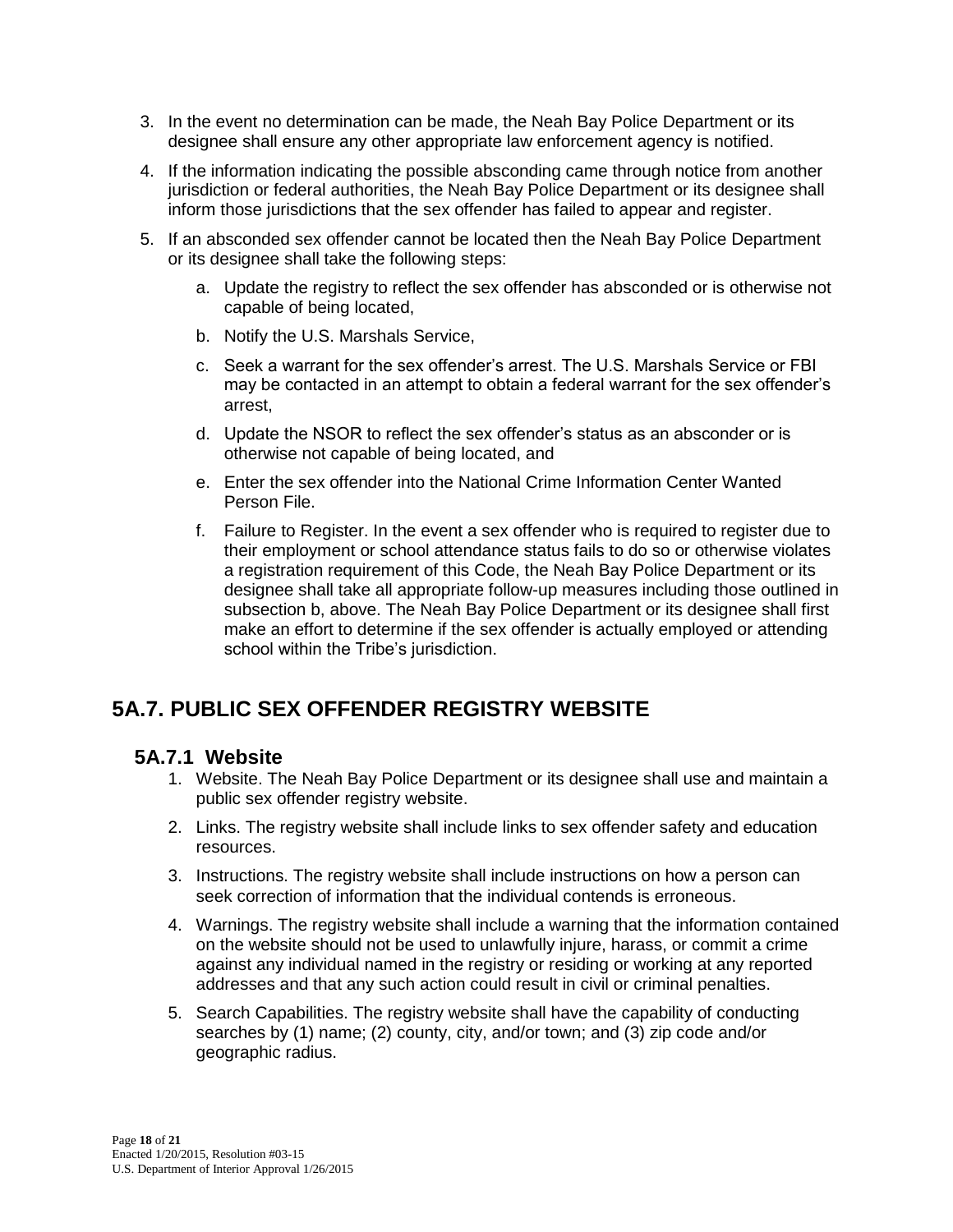6. Dru Sjodin National Sex Offender Public Website. The Tribe shall include in the design of its website all field search capabilities needed for full participation in the Dru Sjodin National Sex Offender Website and shall participate in that website as provided by the U.S. Attorney General.

### **5A.7.2 Required and Prohibited Information**

- 1. Required Information. The following information shall be made available to the public on the sex offender registry website:
	- a. Notice that an offender is in violation of his or her registration requirements or cannot be located if the sex offender has absconded,
	- b. All sex offenses for which the sex offender has been convicted,
	- c. The sex offense(s) for which the offender is currently registered,
	- d. The address of the sex offender's employer(s),
	- e. The name of the sex offender including all aliases,
	- f. A current photograph of the sex offender,
	- g. A physical description of the sex offender,
	- h. The residential address and, if relevant, a description of a habitual residence of the sex offender,
	- i. All addresses of schools attended by the sex offender, and
	- j. The sex offender's vehicle license plate number along with a description of the vehicle.
- 2. Prohibited Information. The following information shall not be available to the public on the sex offender registry website:
	- a. Any arrest that did not result in conviction,
	- b. The sex offender's social security number,
	- c. Any travel and immigration documents,
	- d. The identity of the victim, and
	- e. Internet identifies, as identified in 42 U.S.C. § 16911.
- 3. Witness Protection. For sex offenders who are under a witness protection program, the Neah Bay Police Department may honor the request of the U.S. Marshals Service or other agency responsible for witness protection by not including the original identity of the offender on the publicly accessible sex offender registry website.

## **5A.7.3 Community Notification**

- 1. Law Enforcement Notification. Whenever a sex offender registers or updates his or her information with the Tribe, the Neah Bay Police Department shall:
	- a. Immediately notify the FBI or other federal agency as designated by the U.S. Attorney General in order that the information may be updated on NSOR or other relevant databases,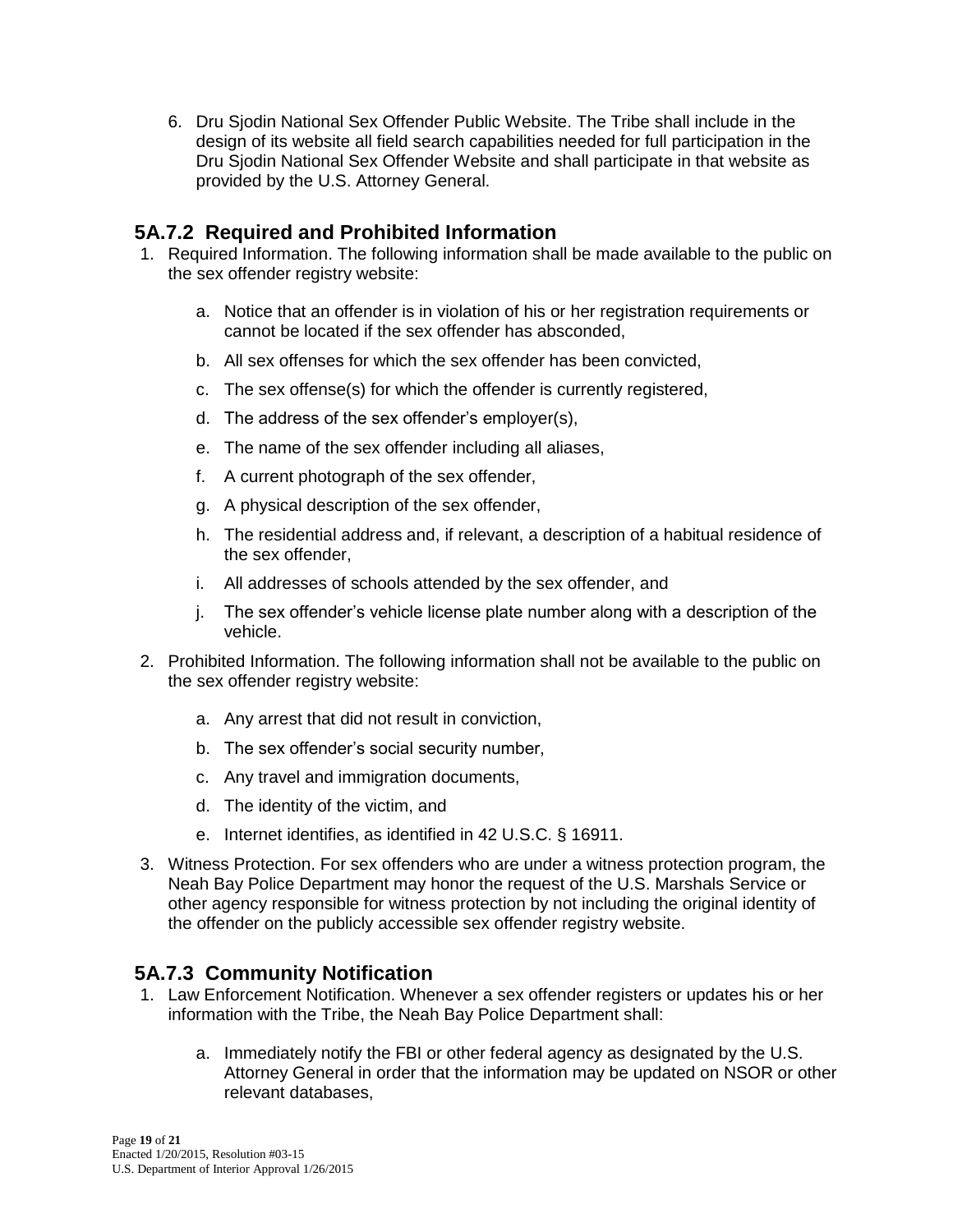- b. Immediately identify any agency, department, or program within the Tribe that is responsible for criminal investigation, prosecution, child welfare, or sex offender supervision functions, including but not limited to police, whether BIA, tribal, or FBI, tribal prosecutors, and tribal probation,
- c. Immediately notify any and all other registration jurisdictions where the sex offender is registered due to the sex offender's residency, school attendance, or employment,
- d. Immediately notify National Child Protection Act agencies, which includes any agency responsible for conducting employment-related background checks under section 3 of the National Child Protection Act of 1993 (42 U.S.C. § 5119a) when a sex offender registers or updates registration.
- 2. Community Notification. The Neah Bay Police Department shall ensure there is an automated community notification process in place that ensures the following:
	- a. Upon a sex offender's registration or update of information with the Tribe, the Tribe's public sex offender registry website is immediately updated,
	- b. The Tribe's public sex offender registry has a function that enables the general public to request an email notice that will notify them when a sex offender commences residence, employment, or school attendance with or within the jurisdiction of the Tribe, within a specified zip code, or within a certain geographic radius. This email notice shall include the sex offender's identity so that the public can access the public registry for the new information.

## **5A.8 IMMUNITY**

- 1. No Waiver of Immunity. Nothing in this chapter 5A shall be construed as a waiver of the sovereign immunity of the Makah Tribe, its departments, agencies, elected officials, employees, or agents.
- 2. Good Faith. Any person acting under good faith of this chapter 5A shall be immune from any civil liability arising out of such actions.

## **5A.9 CRIMES AND CIVIL SANCTIONS**

- 1. Except as provided in subsection B, a sex offender who:
	- a. Fails to register with the Neah Bay Police Department;
	- b. Fails to notify the Neah Bay Department of a change of name, residence, employment or student status as required by sections 5A.6.5,
	- c. Provides false or misleading information to the Neah Bay Police Department; or
	- d. Otherwise violates the provisions of this Title 5A, inclusive,